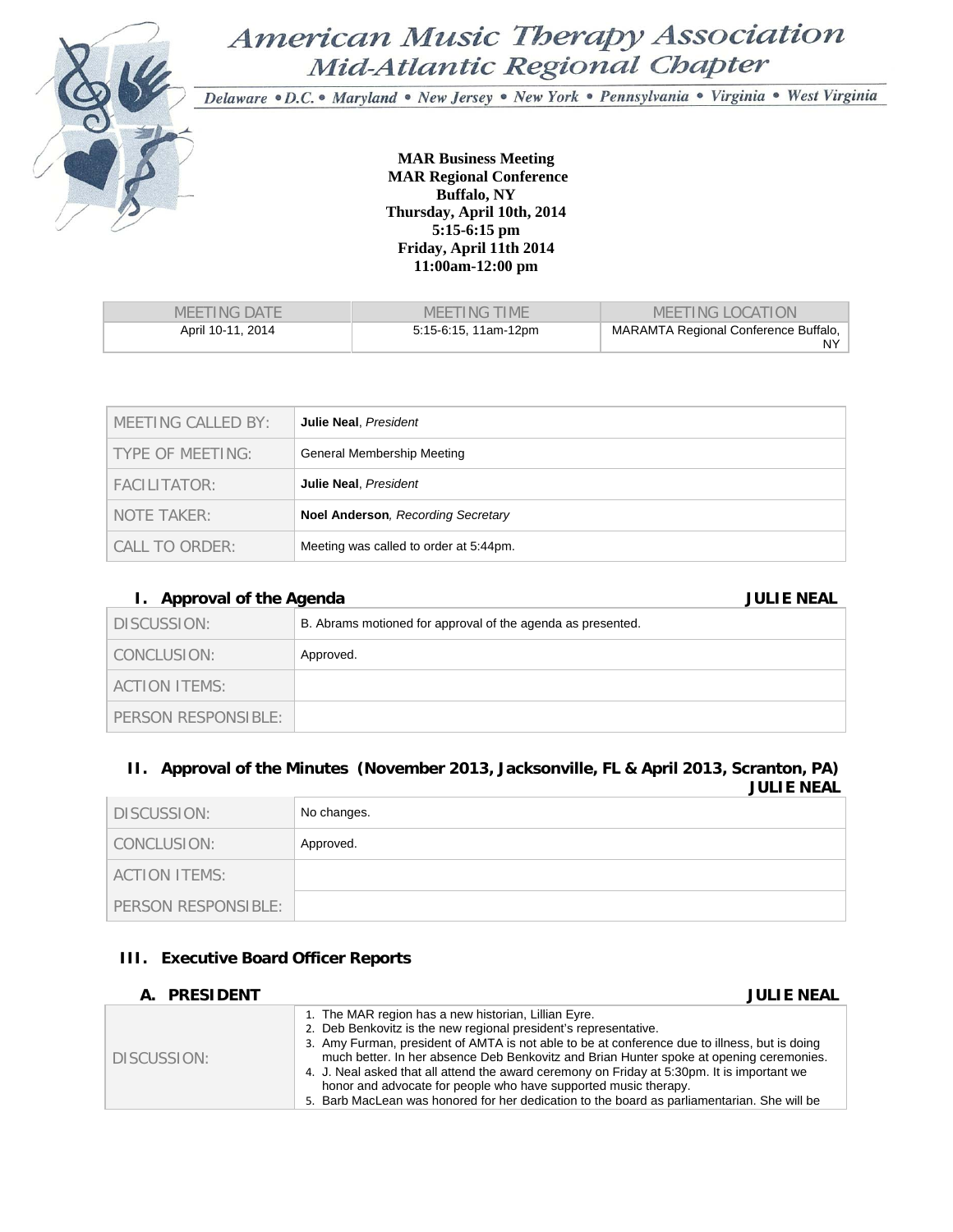|                     | resigning after this conference. Gratitude was shown for her service on the board. If interested<br>in being parliamentarian contact Julie Neal at maramtapresident@gmail.com |
|---------------------|-------------------------------------------------------------------------------------------------------------------------------------------------------------------------------|
| CONCLUSION:         | None.                                                                                                                                                                         |
| ACTION ITEMS:       | If interested in being parliamentarian contact Julie Neal at maramtapresident@gmail.com                                                                                       |
| PERSON RESPONSIBLE: |                                                                                                                                                                               |

## B. PRESIDENT-ELECT GABBY RITTER-CANTESANU

|             | 1. Kristen O'Grady, Donna Polen and Molly Griest are on the committee and have reviewed the<br>constitution and bylaws. Several changes to the constitution and bylaws are needed.<br>Changes were reviewed:                                                                                                                                                                      |
|-------------|-----------------------------------------------------------------------------------------------------------------------------------------------------------------------------------------------------------------------------------------------------------------------------------------------------------------------------------------------------------------------------------|
|             | <u> Article I - Membership</u><br><b>CURRENT:</b><br><b>Section 3.</b> Only professional members in good standing, student members who have been<br>professional members but have returned to graduate school and student status, and Honorary                                                                                                                                    |
|             | Life Members who are eligible for professional membership may hold office or vote.<br><b>PROPOSED:</b><br><b>Section 3.</b> Only professional members in good standing, student members who have been                                                                                                                                                                             |
|             | professional members but have returned to graduate school and student status, and Honorary<br>Life Members who are eligible for professional membership may hold office or and vote.                                                                                                                                                                                              |
|             | <b>RATIONALE:</b> This is more consistent with AMTA Bylaws, which does not currently allow for<br>student members of any kind to hold office and/or vote.                                                                                                                                                                                                                         |
|             | <b>CONSTITUTION</b>                                                                                                                                                                                                                                                                                                                                                               |
|             | No Vote Needed:                                                                                                                                                                                                                                                                                                                                                                   |
|             | Article II - Purposes<br><b>CURRENT:</b><br>(f) to engage in any other lawful activity incidental to the forgoing purposes, except as restricted<br>herein.<br>In order to accomplish the forgoing charitable and educational purposes, and for no other                                                                                                                          |
|             | purpose or purposes, this organization shall also have the power to:                                                                                                                                                                                                                                                                                                              |
| DISCUSSION: | <b>PROPOSED:</b><br>(f) to engage in any other lawful activity incidental to the <b>foregoing</b> purposes, except as restricted<br>herein.                                                                                                                                                                                                                                       |
|             | In order to accomplish the <b>foregoing</b> charitable and educational purposes, and for no other<br>purpose or purposes, this organization shall also have the power to:                                                                                                                                                                                                         |
|             | <b>RATIONALE:</b><br>Typo correction.                                                                                                                                                                                                                                                                                                                                             |
|             | <b>Article IV - Officers</b><br><b>CURRENT:</b>                                                                                                                                                                                                                                                                                                                                   |
|             | Section 3. The officers elected by the Mid-Atlantic Regions Association of Music Therapy<br>Students, hereinafter referred to as MARAMTS shall be the Student Affairs Advisory Board<br>Representative and the Student Representative. The officer elected by the Assembly Delegates<br>and Alternates shall be the Assembly of Delegates Chair.                                  |
|             | <b>PROPOSED:</b><br><b>Section 3.</b> The officers elected by the Mid-Atlantic Region <sup>s</sup> Association of Music Therapy<br>Students, hereinafter referred to as MARAMTS shall be the Student Affairs Advisory Board<br>Representative and the Student Representative. The officer elected by the Assembly Delegates<br>and Alternates shall be the <b>Assembly Chair.</b> |
|             | <b>RATIONALE:</b> Correction of typo (changing "Regions" to "Region") AND: Consistency of title of<br>position throughout document, for all instances to read "Assembly Chair."                                                                                                                                                                                                   |
|             | <b>Article V - Executive Board</b><br><b>CURRENT:</b>                                                                                                                                                                                                                                                                                                                             |
|             | Section 1. There shall be an Executive Board consisting of eleven (11) voting members:<br>President, President-Elect, Vice President for Conference Planning, Vice President-Elect for                                                                                                                                                                                            |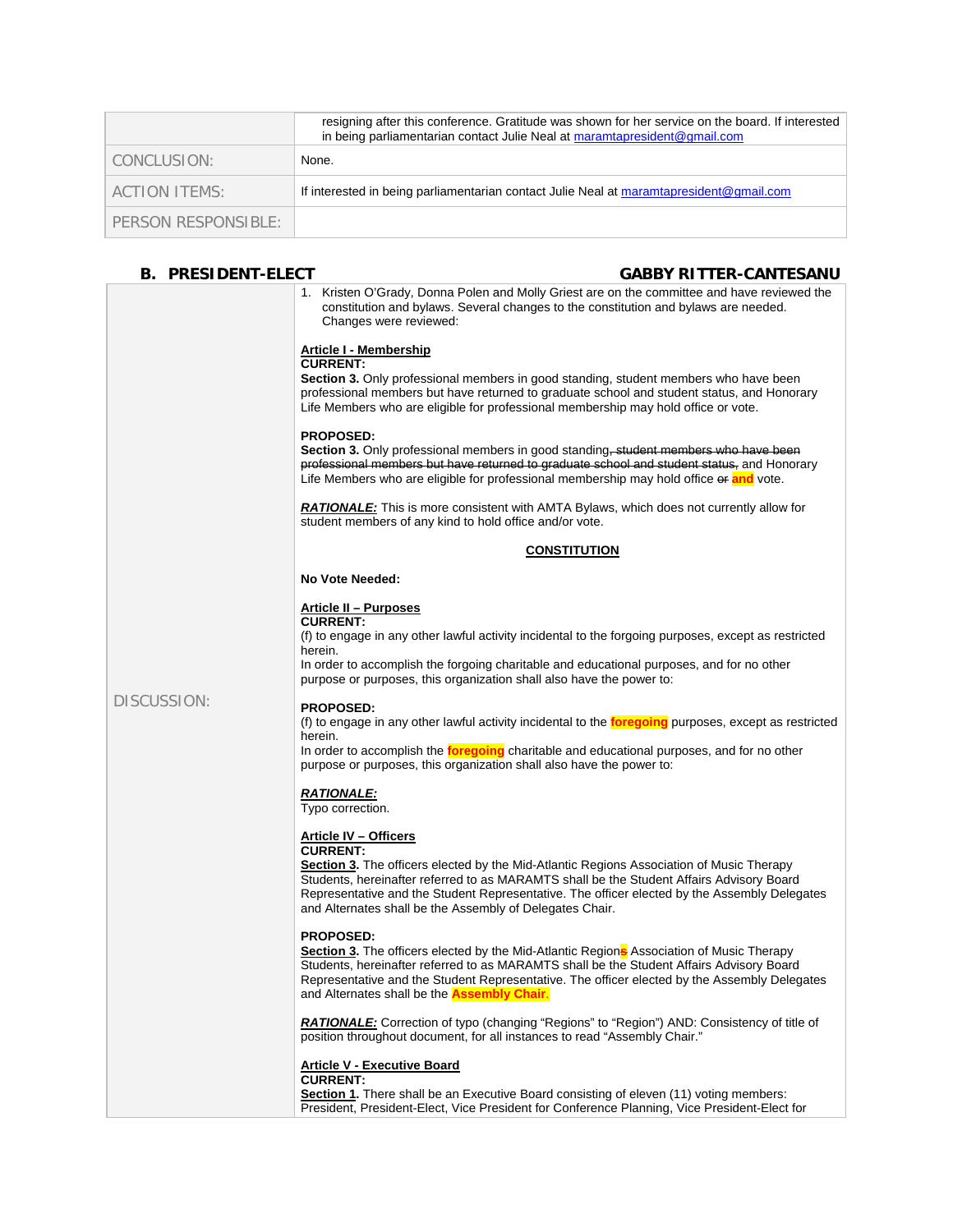Conference Planning, Vice President for Membership, Immediate Past-President, Treasurer, Student Affairs Advisory Board Representative (elected by MARAMTS), Government Relations Chair, Public Relations Chair, and Student Representative (elected by MARAMTS). The Recording Secretary, Editor of the official regional publication, Historian, and Assembly of Delegates Chair shall be ex-officio members without the right to vote.

### **PROPOSED:**

**Section 1.** There shall be an Executive Board consisting of eleven (11) voting members: President, President-Elect, Vice President for Conference Planning, Vice President-Elect for Conference Planning, Vice President for Membership, Immediate Past-President, Treasurer, Student Affairs Advisory Board Representative (elected by MARAMTS), Government Relations Chair, Public Relations Chair, and Student Representative (elected by MARAMTS). The Recording Secretary, **Editor**, Historian, and **Assembly Chair** shall be ex-officio members without the right to vote.

**RATIONALE:** Consistency of title of position throughout document, for all instances to read "Assembly Chair" and "Editor".

### **Article VI – National Assembly of Delegates**

### **CURRENT:**

Delegates and Alternate Delegates to the Assembly of the American Music Therapy Association shall be elected by the Region. The number of Delegates is determined by directive of the AMTA Board of Directors. Their election and terms of office shall be specified in the Bylaws.

### **PROPOSED:**

Delegates and Alternate Delegates to the Assembly of the **AMTA** shall be elected by the Region. The number of Delegates is determined by directive of the AMTA Board of Directors. Their election and terms of office shall be specified in the Bylaws.

### *RATIONALE:*

Streamline and simplify language.

### **Article VIII- Regional Councils and Committees**

## **CURRENT:**

**Section 3.** The Conference Council shall be chaired by the Vice President for Conference Planning and shall include the Vice President-Elect for Conference Planning; the Regional Event Planner, the Exhibits Coordinator, the Local Host(s), the Continuing Music Therapy Education Coordinator and Registration Chair for Regional Conferences.

### **PROPOSED:**

**Section 3.** The Conference Council shall be chaired by the Vice President for Conference Planning and shall include the Vice President-Elect for Conference Planning; the Regional Event Planner, the Exhibits Coordinator, the Local Host(s), the Continuing Music Therapy Education Coordinator, Registration Chair for Regional Conferences, **Public Relations Ch President of MARAMTS.** 

## *RATIONALE:*

The PR Chair works in close contact with the VP for Conference Planning, when planning conferences. The VP of MARAMTS is added to reflect changes voted on by MARAMTS.

### **Article V - Executive Board**

### **CURRENT:**

**Section 3.** Notice of all meetings shall be given to all members entitled to vote at the meeting by mail or email not less than 10 nor more than 60 days prior to the meeting.

### **PROPOSED:**

We recommend removing this section, and relocating it to **Article X – Meetings** as Section 2, with the following language:

**Section 2:** Notice of all regional business meetings shall be provided to members entitled to vote not less than 10 nor more than 60 days prior to the meeting.

### *RATIONALE:*

Relocation: All other information related to meetings is in Article X. Language: We want to eliminate how notice is given (mail or email) to allow for other types of notice, such as future notice that might be given through a social media, etc.

### **Article X – Meetings CURRENT:**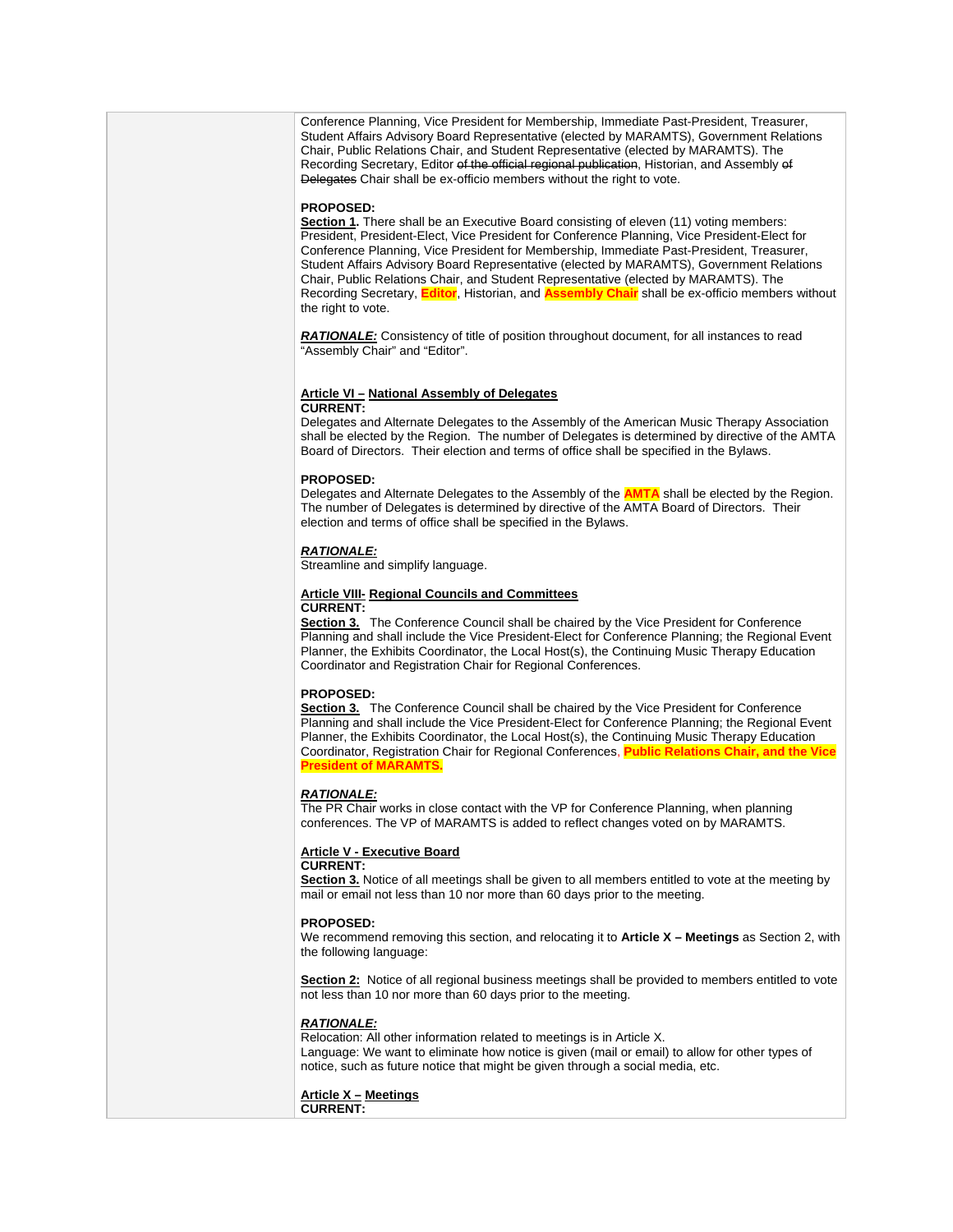Section 2. A meeting of the Region may be called at the National Conference at the discretion of the Regional Executive Board.

Section 3. Additional meetings of the Region shall be called by the President, if requested by seven (7) members of the Executive Board or upon signed petition by thirty-five (35) professional members of the Region.

Section 4. A minimum of two (2) meetings of the Executive Board shall be held annually. The dates of these meetings shall be set as far in advance as possible and be open to all regional members in good standing. Special meetings of the Executive Board shall be called by the President or upon the joint written request of no less than seven (7) members of the Executive Board.

### **PROPOSED:**

Renumber sections 2, 3, 4, and 5 to reflect the above Section 2 addition to Article X.

Section 2: Notice of all regional business meetings shall be provided to members entitled to vote not less than 10 nor more than 60 days prior to the meeting.

Section **3**. A meeting of the Region may be called at the National Conference at the discretion of the Regional Executive Board.

Section **4**. Additional meetings of the Region shall be called by the President, if requested by seven (7) members of the Executive Board or upon signed petition by thirty-five (35) professional members of the Region.

Section **5**. A minimum of two (2) meetings of the Executive Board shall be held annually. The dates of these meetings shall be set as far in advance as possible and be open to all regional members in good standing. Special meetings of the Executive Board shall be called by the President or upon the joint written request of no less than seven (7) members of the Executive Board.

**RATIONALE:** With the relocation of Article V-Section III to this area, items will need to be renumbered.

## **BYLAWS**

### **Article III - Duties of Elected Officers CURRENT:**

**Section 2.** The President-Elect shall: assist the President as requested; study the duties of the President in order to be prepared at the appropriate time to take over the responsibilities of this office; assume all duties of the President in case of resignation or removal of the President; attend Regional Executive Board meetings; be a representative to the Assembly of Delegate during the 2nd year of the President-Elect's term; seek input, lead on-going study and propose changes in the Constitution and Bylaws as may be deemed necessary; *etc.*

### **PROPOSED:**

**Section 2.** The President-Elect shall: assist the President as requested; study the duties of the President in order to be prepared at the appropriate time to take over the responsibilities of this office; assume all duties of the President in case of resignation or removal of the President; attend Regional Executive Board meetings; be a representative to the Assembly of Delegate**s** during the 2<sup>nd</sup> year of the President-Elect's term; seek input, lead on-going study and propose changes in the Constitution and Bylaws as may be deemed necessary; *etc.*

*RATIONALE:* Correction of typo (changing "Delegate" to "Delegates"). AND: The current procedure for having the President-Elect join the Assembly as a Delegate during the 2<sup>nd</sup> year of their term is cumbersome, and makes it difficult to track the assignment of Alternates for only a portion of the full term.

## **Article III - Duties of Elected Officers**

## **CURRENT:**

**Section 3.** The Vice President for Conference Planning shall: assume the duties of the President in case of absence of both the President and President-Elect; succeed to the presidency in case of the resignation of both the President and President-Elect; attend Regional Executive Board meetings; chair the Conference Council; serve as Program Chair, taking complete charge of program planning for the annual regional conference, conferring on all details of management with any committees appointed to arrange for conference programs; develop and send out conference publicity; work with the Regional Event Planner, the Local Host(s), the Continuing Education Coordinator, and the Exhibits Coordinator; establish and/or maintain a handbook outlining job responsibilities; submit an annual report at the regional conference; and carry out such other duties as may be assigned by the President or the Executive Board.

## **PROPOSED:**

**Section 3.** The Vice President for Conference Planning shall: assume the duties of the President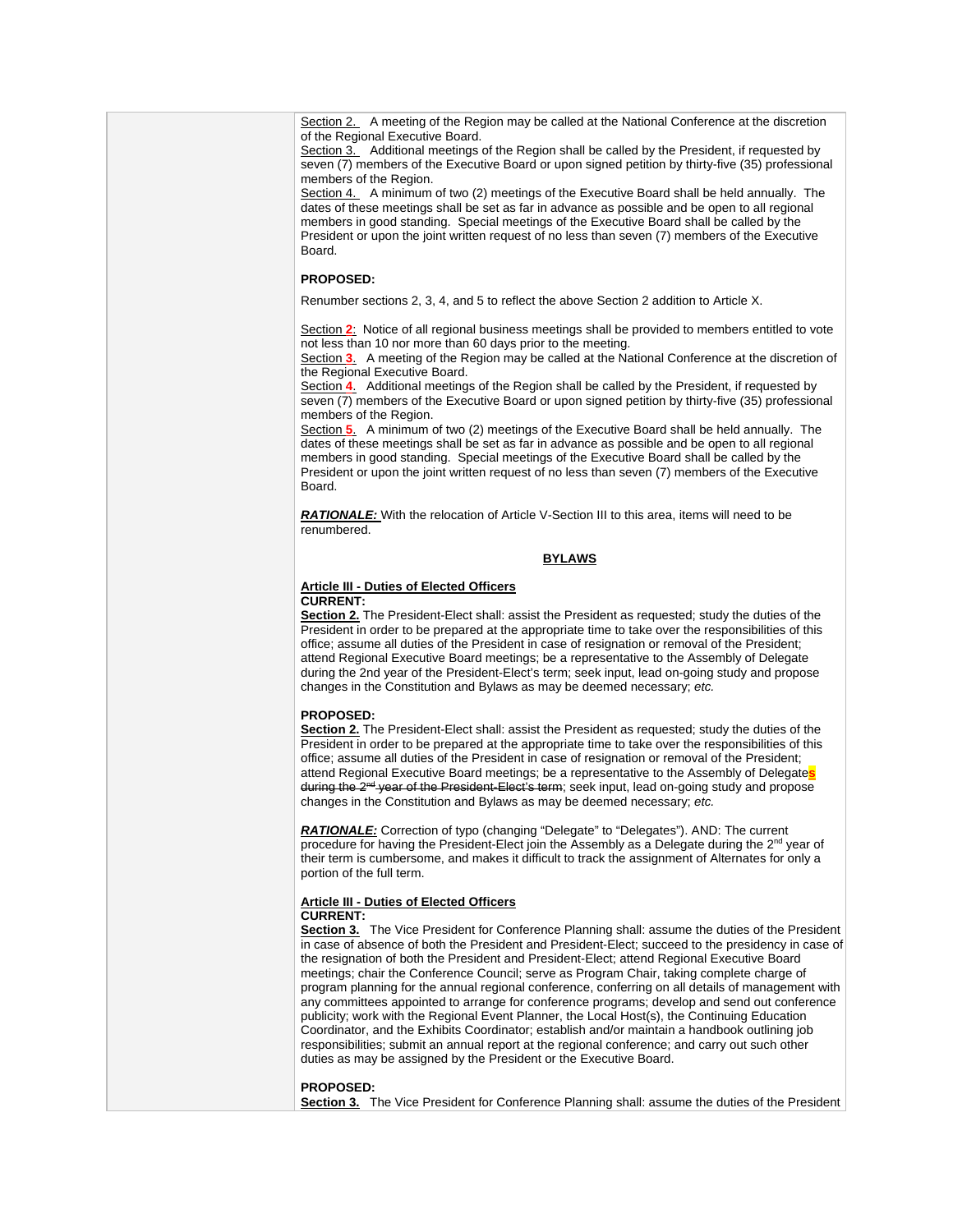in case of absence of both the President and President-Elect; succeed to the **Presidency** in case of the resignation of both the President and President-Elect; attend Regional Executive Board meetings; chair the Conference Council; serve as Program Chair, taking complete charge of program planning for the annual regional conference **and** conferring on all details of management with any committees appointed to arrange for conference programs; develop and send out conference publicity; work with the Regional Event Planner, the Local Host(s), the Continuing Education Coordinator, the Exhibits Coordinator, **and the Vice President of MARAMTS**; establish and/or maintain a handbook outlining job responsibilities; submit an annual report at the regional conference; and carry out such other duties as may be assigned by the President or the Executive Board.

*RATIONALE:* Correcting typos and adding VP or MARAMTS to the list of conference committee members, as listed in the MARAMTS bylaws.

## **Article III – Duties of Elected Officers**

## **CURRENT:**

Section 5. The Immediate Past President shall: endeavor to effect a smooth transition of power by assisting and advising the new President as necessary; chair the National Services Council; chair the Nominating Committee appointed by the President; present the slate of nominees to the membership; attend Regional Executive Board meetings; serve as a member of the Assembly of Delegates for the first year of the Past President's term; serve as a member of a Constitution and Bylaws Revision Committee; *etc.*

### **PROPOSED:**

**Section 5.** The Immediate Past President shall: endeavor to effect a smooth transition of power by assisting and advising the new President as necessary; chair the National Services Council; chair the Nominating Committee appointed by the President; present the slate of nominees to the membership; attend Regional Executive Board meetings; serve as a member of the Assembly of Delegates for the first year of the Past President's term; serve as a member of a Constitution and Bylaws Revision Committee; *etc.* 

*RATIONALE:* The current procedure for having the Immediate Past-President sit as a Delegate during only the 1st year of their term is cumbersome, and makes it difficult to track the assignment of Alternates for only a portion of the full term.

## **Article III - Duties of Elected Officers**

## **CURRENT:**

**Section 6.** The Vice President-Elect for Conference Planning shall: study the duties of the Vice President for Conference Planning in order to be prepared at the appropriate time to take over the responsibilities of the office; assist the Vice President for Conference Planning as requested; maintain communication with the Vice President for Conference Planning; attend Regional Executive Board meetings; maintain handbooks that outline the duties of the regional conference local host committee; establish and/or maintain a handbook outlining job responsibilities; and carry out such other duties as may be assigned by the President or the Executive Board.

## **PROPOSED:**

**Section 6.** The Vice President-Elect for Conference Planning shall: study the duties of the Vice President for Conference Planning in order to be prepared at the appropriate time to take over the responsibilities of the office; assist the Vice President for Conference Planning as requested; maintain communication with the Vice President for Conference Planning; attend Regional Executive Board meetings **and regional conferences during their term of office;** maintain handbooks that outline the duties of the regional conference local host committee; establish and/or maintain a handbook outlining job responsibilities; and carry out such other duties as may be assigned by the President or the Executive Board.

### *RATIONALE:*

The VPECP is learning the role of VPCP. It makes sense for that position to attend conferences while in tenure to learn about conference planning.

## **Article III - Duties of Elected Officers**

## **CURRENT:**

**Section 11.** The Student Representative shall: hold the current office of Vice President of MARAMTS, communicate with other music therapy students in AMTA affiliated schools; report student views and concerns to the Board; attend Regional Executive Board meetings; and carry out such other duties as may be assigned by the President or the Executive Board.

### **PROPOSED:**

**Section 11.** The Student Representative shall: hold the current office of Vice President of MARAMTS**;** communicate with other music therapy students in AMTA affiliated schools; report student views and concerns to the Board; attend Regional Executive Board meetings; carry out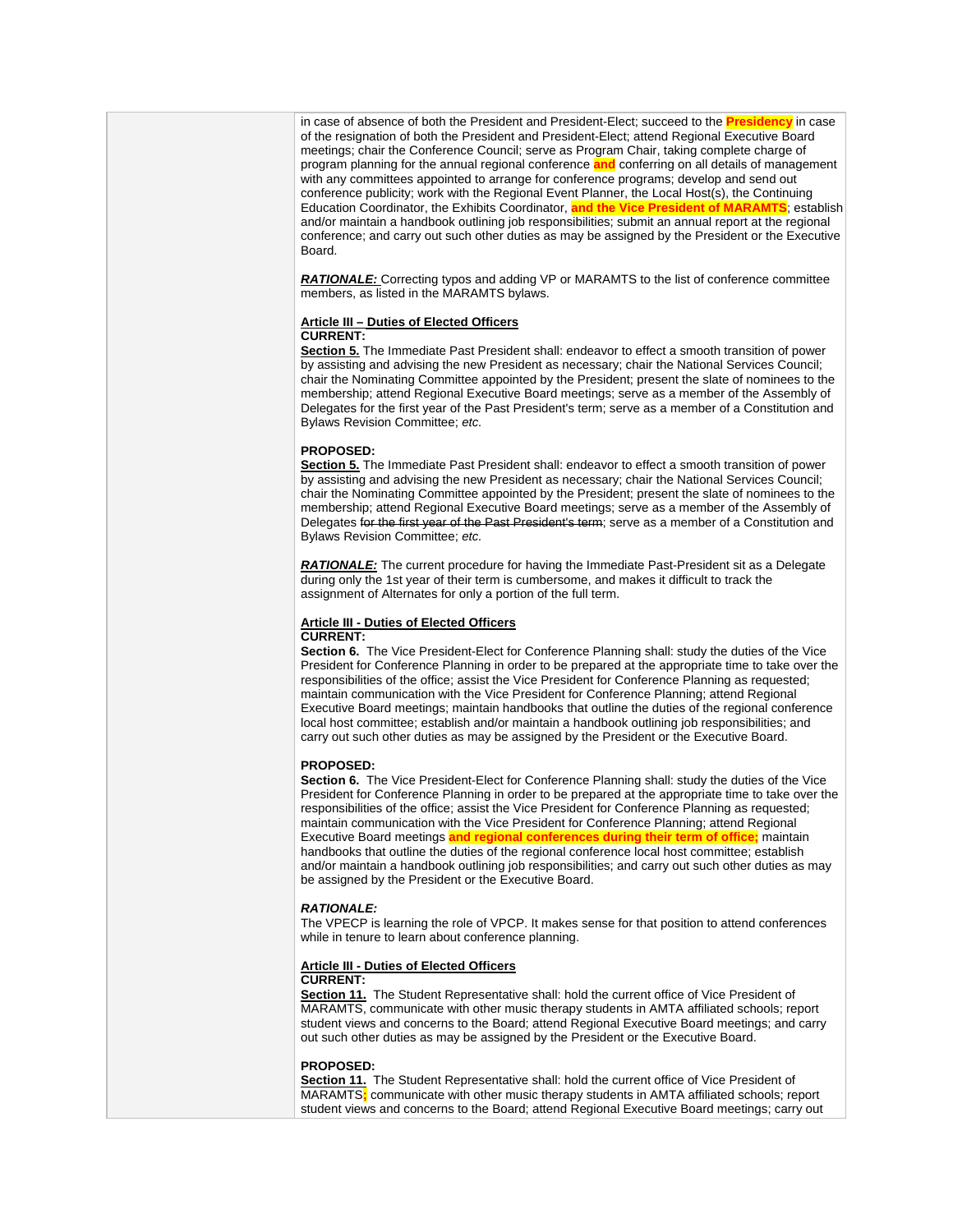such other duties as may be assigned by the President or the Executive Board; **and serve on the Conference Council.**

### *RATIONALE:*

Added for consistency since we are listing VP of MARAMTS as a member of the conference council in Article VIII.

### **Article IV, Section II – Duties of Appointed Officers CURRENT:**

**Section 2:** The Editor shall: edit, supervise, and publish the official regional publication, which shall be published tri-annually pending availability of funds; and submit a report at the annual conference. The Editor shall: attend Regional Executive Board meetings; establish and/or maintain a handbook outlining job responsibilities; and communicate with, advise and guide the corresponding student officer. The Editor shall carry out such other duties as may be assigned by the President or the Executive Board.

### **PROPOSED:**

**Section 2:** The Editor shall: edit, supervise, and publish the official regional publication, which shall be published **quarterly** pending availability of funds; and submit a report at the annual conference. The Editor shall: attend Regional Executive Board meetings; establish and/or maintain a handbook outlining job responsibilities; and communicate with, advise and guide the corresponding student officer. The Editor shall carry out such other duties as may be assigned by the President or the Executive Board.

*RATIONALE:* The newsletter could be published quarterly to allow for an after conference newsletter with pictures and videos highlighting events and presentations from conference.

## **Article V - Appointed Positions**

### **CURRENT:**

Appointed positions shall consist of the following: Parliamentarian, Registration Chair of the Regional Conference, Public Relations Representatives, Government Liaisons, Archivist, Continuing Music Therapy Education Coordinator, Exhibits Coordinator, Regional Event Planner, Assembly Chair and Exhibits Coordinator and Assistant Editor of the Regional Publication, should there be one.

### **PROPOSED:**

Appointed positions shall consist of the following: Parliamentarian, Registration Chair of the Regional Conference, Public Relations Representatives, Government Liaisons **State Task Force embers**, Archivist, Continuing Music Therapy Education Coordinator, Exhibits Coordinator, Regional Event Planner, Assembly Chair and Exhibits Coordinator and Assistant Editor of the Regional Publication, should there be one, **should one be needed.** 

**RATIONALE:** Clarification of who is being referred to regarding legislative work, correction of duplicate listings of some positions, removal of Assembly Chair as this is not an Appointed Position, and clarification that there is not always an Assistant Editor.

## **Article VII - Assembly of Delegates**

## **CURRENT:**

**Section 3.** The Delegates and Alternates shall be elected by secret ballot as outlined in Article VI, Section 4. By January 15th following the national conference in odd-numbered years, the Assembly Delegates and Alternates shall elect on Delegate to serve as Assembly Chair. Current voting members of the Executive Board shall be deemed ineligible to serve as Assembly Chair.

### **PROPOSED:**

Section 3. The Delegates and Alternates shall be elected by secret ballot as outlined in Article VI, Section 4. By January 15th **Immediately** following the **Assembly-Elect meeting at** national conference in odd-numbered years, the Assembly Delegates and Alternates **present** shall elect on**e** Delegate to serve as Assembly Chair. Current voting members of the Executive Board shall be deemed ineligible to serve as Assembly Chair.

*RATIONALE:* Correction of typo (changing "on" to "one"), and clarification of when this vote actually occurs.

## **PROPOSED SECTION** *ADDITION* **TO THIS ARTICLE: Article VIII - Regional Councils and Committees**

## **Section 5:**

Prospective appointed committee and council members shall submit a short biography to the Executive Board for consideration before approval.

**RATIONALE:**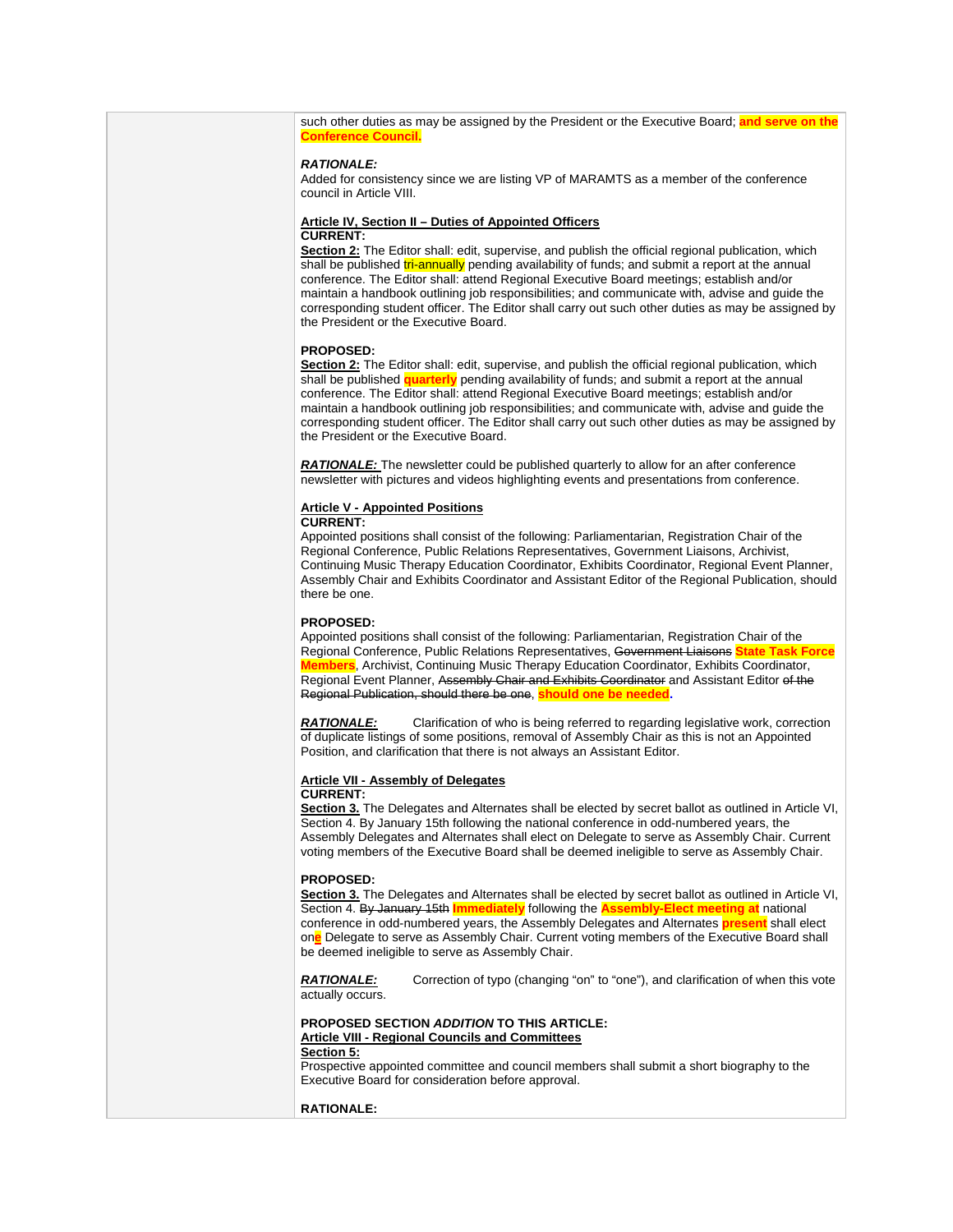|                      | In order to vote on members, the board should have an idea of whom they are voting for or<br>against. This is an attempt to ensure transparency in the process of appointing members to<br>positions. This process was discussed at the Fall EB meeting. We are offering this as a revision<br>based on that discussion.<br>2. G. Ritter Cantesanu will allow for discussion and call for a vote during tomorrow's meeting. |
|----------------------|-----------------------------------------------------------------------------------------------------------------------------------------------------------------------------------------------------------------------------------------------------------------------------------------------------------------------------------------------------------------------------------------------------------------------------|
| CONCLUSION:          | Will vote on changes to bylaws during tomorrow's meeting.                                                                                                                                                                                                                                                                                                                                                                   |
| <b>ACTION ITEMS:</b> |                                                                                                                                                                                                                                                                                                                                                                                                                             |
| PERSON RESPONSIBLE:  |                                                                                                                                                                                                                                                                                                                                                                                                                             |

## **C. IMMEDIATE PAST PRESIDENT C. IMMEDIATE PAST PRESIDENT**

| DISCUSSION:         | The past-president is continuing to support the president as well as solicit nominees for the<br>1.<br>next executive board. She is also seeking individuals who wish to serve on the nominations<br>committee. If interested contact Kristen O'Grady at maramtapastpresident@gmail.com |
|---------------------|-----------------------------------------------------------------------------------------------------------------------------------------------------------------------------------------------------------------------------------------------------------------------------------------|
| CONCLUSION:         | Send in your nominations for the Executive Board to K. O'Grady<br>maramtapastpresident@gmail.com. If you're interested in being on the nominations committee.<br>please contact her as well.                                                                                            |
| ACTION ITEMS:       |                                                                                                                                                                                                                                                                                         |
| PERSON RESPONSIBLE: |                                                                                                                                                                                                                                                                                         |

| <b>D. MEMBERSHIP</b> | <b>ANITA GADBERRY</b>                                                                                                                                                                                                                                                                                                                                                                                                                                                                                                                                                                                                                                                                                                                                                                                                                                                                                                                                                                                                                                                                                                                                                                                                                                                                                                        |
|----------------------|------------------------------------------------------------------------------------------------------------------------------------------------------------------------------------------------------------------------------------------------------------------------------------------------------------------------------------------------------------------------------------------------------------------------------------------------------------------------------------------------------------------------------------------------------------------------------------------------------------------------------------------------------------------------------------------------------------------------------------------------------------------------------------------------------------------------------------------------------------------------------------------------------------------------------------------------------------------------------------------------------------------------------------------------------------------------------------------------------------------------------------------------------------------------------------------------------------------------------------------------------------------------------------------------------------------------------|
| <b>DISCUSSION:</b>   | 1. A call-a-thon was undertaken to encourage those who used to be members of MAR to join<br>again. Two volunteers assisted and focus was placed on those in New York since the<br>conference will be in Buffalo.                                                                                                                                                                                                                                                                                                                                                                                                                                                                                                                                                                                                                                                                                                                                                                                                                                                                                                                                                                                                                                                                                                             |
|                      | 2. There are currently three affiliate members, seven associate members, 139 graduate student<br>members, six honorary life members, one life member, 424 professional members, fourteen<br>retired members, and 165 student members in our region. Differences from last year at this<br>time: decrease of three affiliate members, increase of fourteen graduate student members,<br>increase of twenty-two professional members, increase of two retired members, and decrease<br>of thirty-eight student members. Thus, promotion of undergraduate student membership will<br>be a priority in the year ahead. Letters will be sent to all university program directors asking<br>for their assistance in promoting the benefits of membership to their students. We would like<br>to cultivate a culture of association membership. As many of us know, membership facilitates<br>networking and continuing education opportunities. In addition there are monetary benefits to<br>being a member as well: scholarships, reduced rates on conferences, reduced rates on<br>publications, and membership support. Encourage others to join AMTA and be a member of<br>our region! AMTA now offers payment plans for membership; if someone lives in our region<br>and joins AMTA, s/he is automatically a member of MAR. |
|                      | 3. Speaking of support, four individuals solicited and were awarded assistance via the<br>Membership Support Fund for the 2014 calendar year. Yet only three of the individuals<br>submitted the paperwork in time; thus three members received aid.                                                                                                                                                                                                                                                                                                                                                                                                                                                                                                                                                                                                                                                                                                                                                                                                                                                                                                                                                                                                                                                                         |
|                      | 4. Two additional member benefits will be added in time for next year's regional conference.<br>Previously, the board approved a professional conference scholarship and a student<br>conference scholarship. Each one is a value of \$300. An ad hoc committee will be formed to<br>determine requirements and adjudication of the scholarships.                                                                                                                                                                                                                                                                                                                                                                                                                                                                                                                                                                                                                                                                                                                                                                                                                                                                                                                                                                            |
|                      | The Membership Spotlight continues by highlighting a member in the region within an issue of<br>5.<br>our newsletter. Gene Ann Behrens was the first person to be nominated and highlighted. The<br>spotlight shines again in this newsletter and is focused on Melanie Walborn. Submit your<br>nominations for the Membership Spotlight to maramtamembership@gmail.com!                                                                                                                                                                                                                                                                                                                                                                                                                                                                                                                                                                                                                                                                                                                                                                                                                                                                                                                                                     |
| CONCLUSION:          | None.                                                                                                                                                                                                                                                                                                                                                                                                                                                                                                                                                                                                                                                                                                                                                                                                                                                                                                                                                                                                                                                                                                                                                                                                                                                                                                                        |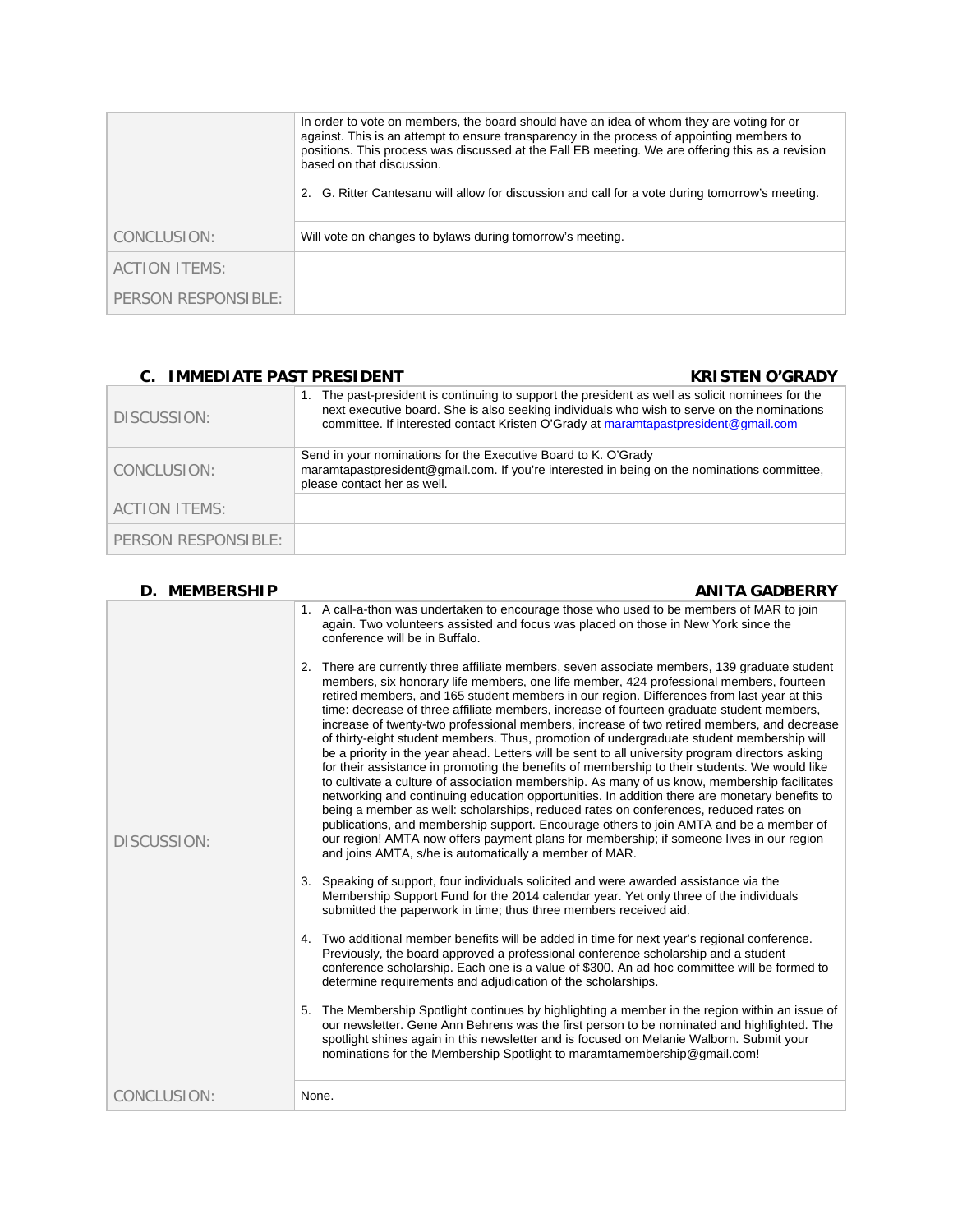| ACTION ITEMS:       | Submit your nominations for the Membership Spotlight to maramtamembership@gmail.com |
|---------------------|-------------------------------------------------------------------------------------|
| PERSON RESPONSIBLE: | ® All members                                                                       |

## **E.** ASSEMBLY REPORT DONNA POLEN

| DISCUSSION:          | Nothing new to report. |
|----------------------|------------------------|
| CONCLUSION:          |                        |
| <b>ACTION ITEMS:</b> |                        |
| PERSON RESPONSIBLE:  |                        |

| F.<br><b>CONFERENCE</b> | <b>BRIGETTE SUTTON</b>                                                                                                                                                                                                                                                                                                                                                                                                                                                                                                                                                                                                                                                                                                                                                                                                                                                                                                                                                                                                                                                                                                                                                                                                                                                                                                                                                                                                                                                                                                                                                                                                                                                                                                                                                                                                                                                                                                                                                                             |
|-------------------------|----------------------------------------------------------------------------------------------------------------------------------------------------------------------------------------------------------------------------------------------------------------------------------------------------------------------------------------------------------------------------------------------------------------------------------------------------------------------------------------------------------------------------------------------------------------------------------------------------------------------------------------------------------------------------------------------------------------------------------------------------------------------------------------------------------------------------------------------------------------------------------------------------------------------------------------------------------------------------------------------------------------------------------------------------------------------------------------------------------------------------------------------------------------------------------------------------------------------------------------------------------------------------------------------------------------------------------------------------------------------------------------------------------------------------------------------------------------------------------------------------------------------------------------------------------------------------------------------------------------------------------------------------------------------------------------------------------------------------------------------------------------------------------------------------------------------------------------------------------------------------------------------------------------------------------------------------------------------------------------------------|
| <b>DISCUSSION:</b>      | Conference Thank You<br>1.<br>Welcome to Buffalo to "Spread Your Wings With Music Therapy!" Thanks to<br>a.<br>our local and regional conference committee team members for all of the<br>planning and ideas!!<br>2.<br><b>Conference Updates</b><br>We have over 500 people registered for conference!<br>a.<br>Highlights of Special Conference Events<br>b.<br>Wednesday featured the David Ott Pre-Conference Institute:<br>i.<br>"Community Music Therapy," with Mendelt Hoekstra, Canadian<br>music therapist and director of the "Momentum Choir," and others.<br>NEW Special Forum for Students: This is a panel presentation<br>ii.<br>organized by Conio Loretto to address recent student requests.<br>NEW Special Presentation to Administrators: This is an advocacy<br>iii.<br>effort targeted local administrators to encourage support and<br>initiation of MT programs.<br>Evening events including Exhibit Hall Spectacular, Silent Auction,<br>iv.<br>Yard Sale, Dessert Bar & Dancing, and Drum Circle<br>NEW Awards Ceremony: To address much of the business and<br>V.<br>ceremony of the traditional closing session at perhaps a more<br>preferred time. Includes appetizers and brief entertainment.<br>vi. NEW Conference Farewell: A new approach to closing involving a<br>very brief and informal musical experience as attendees exit the<br>last concurrent session. Led this year by Joni Milgram-Luterman.<br>We've introduced many changes to the Conference Planning Process this year:<br>3.<br>RegOnline: Online registrations. Look for your conference evaluations and<br>a.<br>CMTE certificates for general attendance to arrive via email through<br>RegOnline!<br><b>Online CMTE Course Evaluations</b><br>b.<br>AV Support: This year we hired Indigo Productions for AV rental and tech<br>c.<br>support. This has saved much time and effort for the local committee,<br>especially as regards hunting down difficult items like LCD projectors, and |
|                         | allowed them to focus on primarily instrument needs.<br>Special thanks to Lauren Bevilacqua of the WRAMTA for all her help in these<br>d.<br>new initiatives with resources and assistance.<br>$\mathbf{4}$<br>2015 Conference<br>Get excited for Ocean City, MD!! The current working theme is "Riding the<br>a.<br>Sound Waves."<br>Niki Runge will be local host and is already busy putting together a local<br>b.<br>committee.<br>Conference dates are March 19-21, 2015. Location is the Princess Royale<br>C.<br>Hotel & Conference Center.<br>We hope to continue our "green" efforts by moving to electronic "Call for<br>d.<br>Papers" and exploring e-program options.                                                                                                                                                                                                                                                                                                                                                                                                                                                                                                                                                                                                                                                                                                                                                                                                                                                                                                                                                                                                                                                                                                                                                                                                                                                                                                                 |
| CONCLUSION:             | None.                                                                                                                                                                                                                                                                                                                                                                                                                                                                                                                                                                                                                                                                                                                                                                                                                                                                                                                                                                                                                                                                                                                                                                                                                                                                                                                                                                                                                                                                                                                                                                                                                                                                                                                                                                                                                                                                                                                                                                                              |
| <b>ACTION ITEMS:</b>    | None.                                                                                                                                                                                                                                                                                                                                                                                                                                                                                                                                                                                                                                                                                                                                                                                                                                                                                                                                                                                                                                                                                                                                                                                                                                                                                                                                                                                                                                                                                                                                                                                                                                                                                                                                                                                                                                                                                                                                                                                              |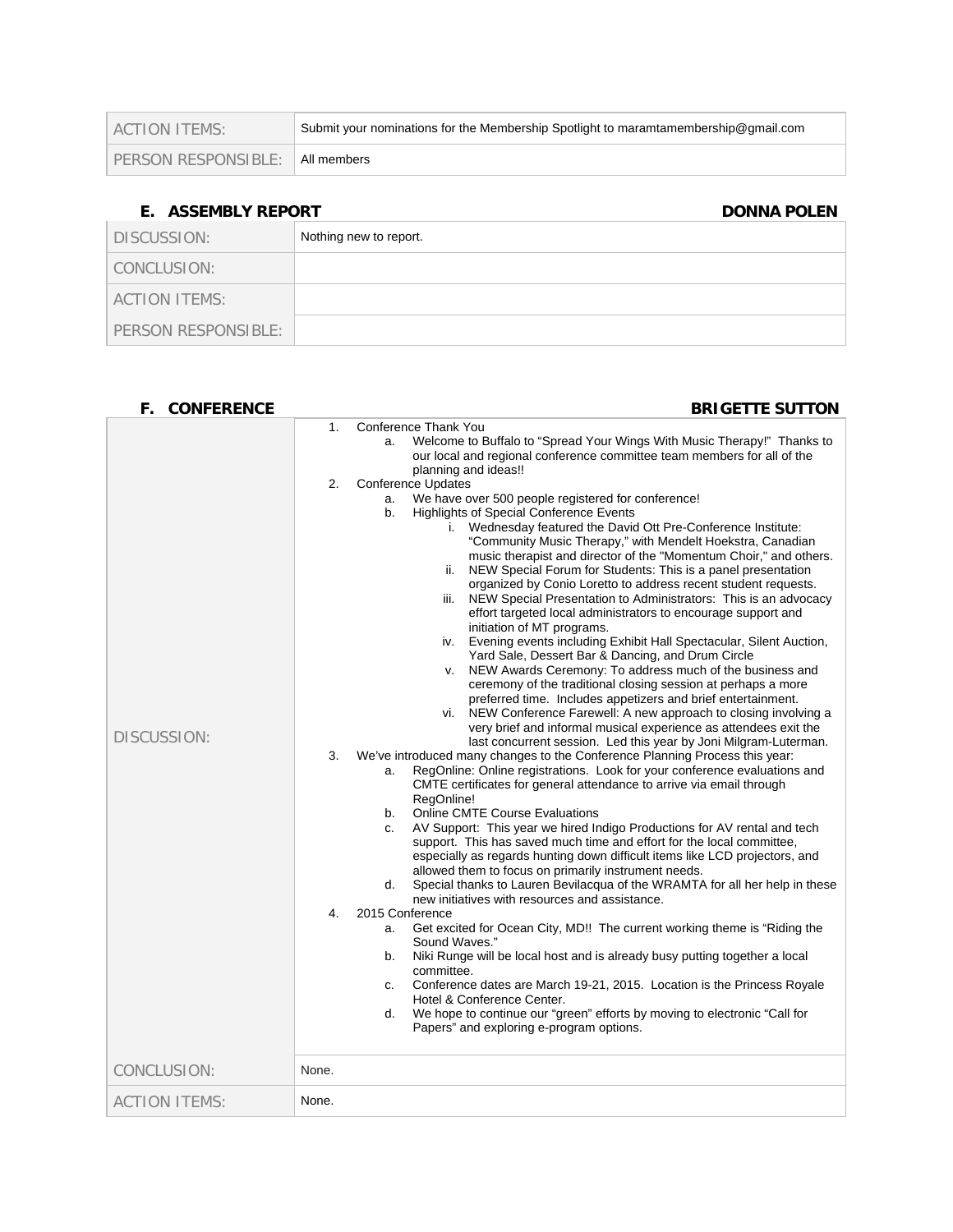| <b>G. GOVERNMENT RELATIONS</b> | <b>MARIA FAY</b>                                                                                                                                                                                                                                                                                                                                                                                                                                                                                                                                                                                                                                                                                                                                                                                                                                                                                                                                                                                                                                                                                                                                                                                                                                                                                                                                                                                     |
|--------------------------------|------------------------------------------------------------------------------------------------------------------------------------------------------------------------------------------------------------------------------------------------------------------------------------------------------------------------------------------------------------------------------------------------------------------------------------------------------------------------------------------------------------------------------------------------------------------------------------------------------------------------------------------------------------------------------------------------------------------------------------------------------------------------------------------------------------------------------------------------------------------------------------------------------------------------------------------------------------------------------------------------------------------------------------------------------------------------------------------------------------------------------------------------------------------------------------------------------------------------------------------------------------------------------------------------------------------------------------------------------------------------------------------------------|
|                                | <b>MDSTF</b> (Co-Chairs - Gabby Ritter-Cantesanu and Niki Runge)<br>The MDSTF is in the process of completing the Music Therapy Fact Sheet. They are<br>$\bullet$<br>currently gathering testimonials and quotes from professionals, clients, etc. to include in<br>the fact sheet.<br><b>NJSTF</b> (Co-Chairs – Paula Unsal and Alecia Meila)                                                                                                                                                                                                                                                                                                                                                                                                                                                                                                                                                                                                                                                                                                                                                                                                                                                                                                                                                                                                                                                       |
|                                | Completed the Sate Fact Sheet Brochure<br>The New Jersey Advocacy Workshop was held February 23, 2014 in two locations:<br>٠<br>Northern NJ, at Montclair State University and Southern NJ at The Center for<br>Neurological and Neurodevelopmental Health in Gibbsboro. It was sponsored by<br>NJAMT. Judy Simpson from AMTA attended the northern NJ training at the Montclair<br>State University location and Dena Register from CBMT attended the southern NJ<br>training.<br>NJSTF has begun a 15 Minutes for Advocacy grassroots letter writing campaign. 5<br>$\bullet$<br>emails are being sent once a week asking NJ music therapists to take 15 minutes a<br>week to support advocacy efforts for state recognition of the MT-BC credential in New<br>Jersey. The emails provide information and support for NJ music therapists and ask<br>them to perform tasks that take 15 minutes at a time. At the end of the series, the NJ<br>music therapists will have all the information to write an introductory letter on behalf of<br>music therapy to 3 state legislators.                                                                                                                                                                                                                                                                                                                |
|                                | <b>NYSTF</b> (Chair – Donna Polen)<br>NYS member survey - The results of the survey are currently being tabulated and<br>discussion is focusing on which findings will be included in a fact sheet or brochure for<br>use in advocacy efforts, both toward gaining recognition of the MT-BC credential as<br>well as exploring the establishment of a true MT license in NYS. A follow-up survey is<br>also under discussion at this time.                                                                                                                                                                                                                                                                                                                                                                                                                                                                                                                                                                                                                                                                                                                                                                                                                                                                                                                                                           |
| <b>DISCUSSION:</b>             | Work with legislative consultant - Following approval of the MAR Executive Board,<br>Diana Georgia, Esq., Of Counsel, is on retainer to support the legislative and regulatory<br>efforts of NYSTF in Albany. Specifically, Diana will be helping to continue to monitor<br>changes in the LCAT law, and putting forth new initiatives to gain state recognition for<br>the MT-BC and pursue the creation of a true music therapy license in NYS. NYSTF had<br>an initial "kick off" conference call on March 27, which included NYSTF as well as our<br>government relations cohorts from MAR, AMTA, and CBMT, along with MAR President<br>Julie Neal. NYSTF is working on creating an 'advocacy support network' of music<br>therapists and students across the state to strengthen our grass roots advocacy efforts.<br>Two New Laws - Two new laws that impact LCATs and limited permit holders were<br>٠<br>signed into law in mid-November. One mandates continuing education (CE) for all<br>licensed mental health practitioners and the other extends the time period for limited<br>permits. NYSTF continues communicating with David Hamilton, Executive Secretary of<br>the Mental Health Practitioners Board, and will be actively involved in contributing to<br>the regulatory process, to insure that the interests of LCAT music therapists are an<br>integral part of the process. |
|                                | NYSTF at National and Regional Conferences - NYSTF facilitated the NYS meeting<br>٠<br>at the spring MAR conference in Buffalo, NY. We also presented a free 5-hour CMTE<br>on the NYS Practice Guidelines for Licensed Mental Health Practitioners to 14<br>enthusiastic participants. The NYSTF will be presenting a concurrent session at the<br>2014 AMTA conference in Louisville, KY.<br>Creation of a NYSTF Advocacy Support Network - The NYSTF wants you!!! NYSTF<br>٠<br>is in the early stages of developing a plan for the creation of an Advocacy Support                                                                                                                                                                                                                                                                                                                                                                                                                                                                                                                                                                                                                                                                                                                                                                                                                               |
|                                | Network (ASN). The NYSTF ASN will include music therapists and students from<br>across NYS, including representatives from each of the five licensure-qualifying degree<br>programs. The ASN will work closely with the task force on a variety of advocacy<br>efforts, from rallying people for calls to action to presenting advocacy training courses<br>to visiting with representatives in Albany and in their home offices. Much more<br>information on this new initiative will be coming out soon – but there's no need to wait if                                                                                                                                                                                                                                                                                                                                                                                                                                                                                                                                                                                                                                                                                                                                                                                                                                                           |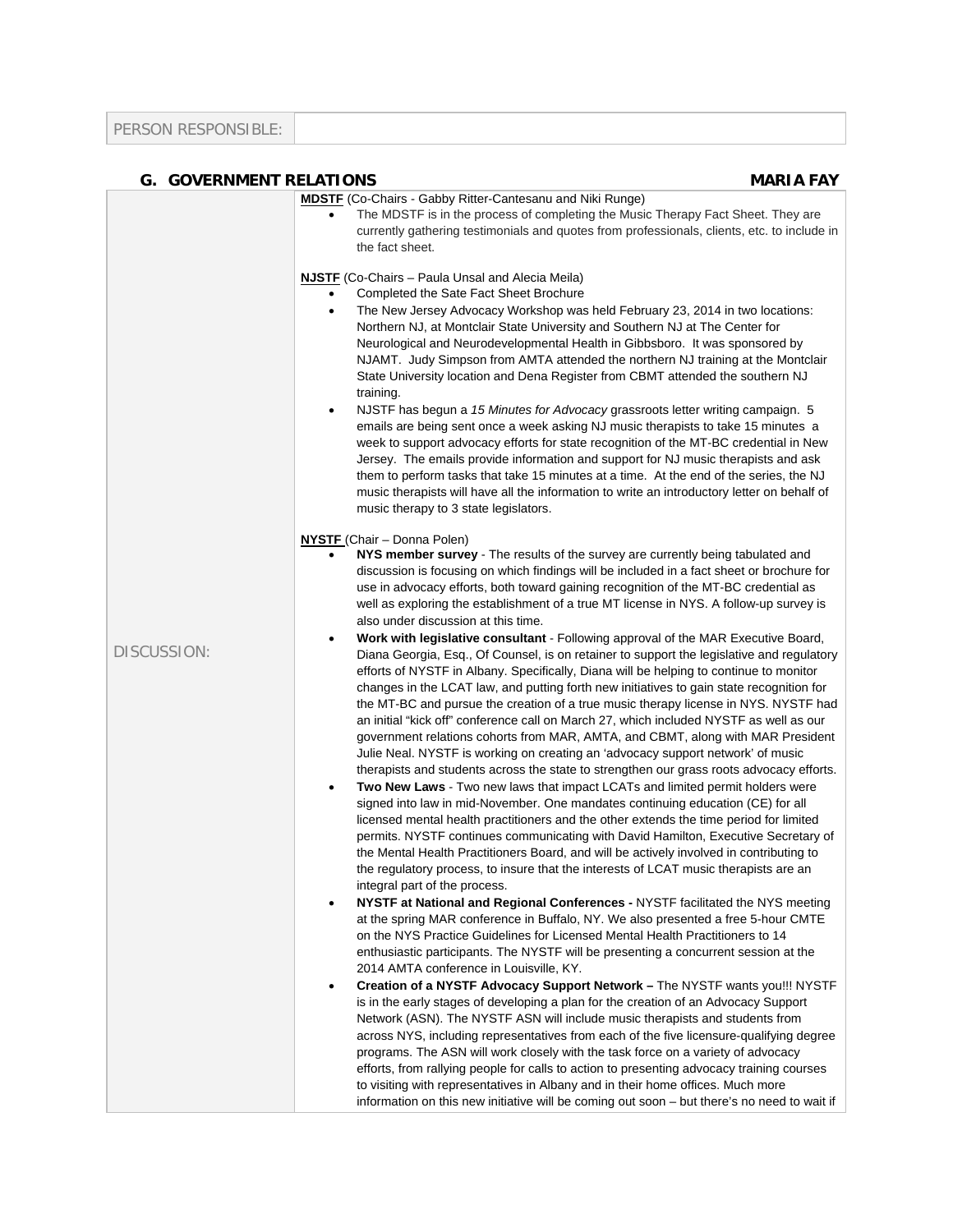you want to be involved! Please contact Donna Polen, marassemblychair@gmail.com, to learn more or to get on board!

## **PASTF** (Co-Chairs - Nicole Hahna, and Melanie Walborn)

- The PA Task Force had a successful Music Therapy Hill Day in Harrisburg in October 2013, with 18 MT-BCs attending and 19 MTSs attending the Hill Day. The task force and PA Music Therapists met with over 21 PA Senators and Legislators that day advocating for music therapy. As a result of the Hill Day, the PASTF has found a sponsor and co-sponsor for a PA MT Resolution and are currently working on language for the final resolution as well as planning for our next MT Hill Day. In some states, a resolution filed prior to legislation is helpful. The resolution would be read on the floor in the House and Senate and PA Music Therapists would be there when it is read. This is a low-time investment first step.
- Paul Nolan stepped down from the task force.

### **VASTF** (Co-Chairs – Tom Gerni)

- Becky Watson now a professional member
- Elizabeth Haley voted as co-chair to replace Michelle Westfall.
- The VASTF is currently planning regional advocacy trainings throughout the commonwealth in its continuing effort to connect individual music therapists in Virginia with their local Delegates and Senators, and other stakeholders.
- The proposed Hill Day in Virginia that was scheduled for February was put on hold for a future General Assembly session.
- In coordination with Virginia Music Therapy Association at VMTA's Spring meeting in Williamsburg in March, 5 regions within the state have been identified for regional advocacy trainings to be conducted by VASTF over the summer and autumn to generate grass roots advocacy by music therapists.
- Communication with the VMTA Executive Board and the VASTF continues to be finetuned. It is hoped that the additional MAR Board approved task force member Briana Priester will serve as the liaison between the VASTF and VMTA Executive Board resulting in better communication between the two organizations.
- Elizabeth Haley has been busy compiling and editing the Sunrise Proposals for presentation to key lawmakers and the Department of Health Professions in Virginia.

### **WVSTF** (Chair – Amy Rodgers Smith)

- The WV Task Force has all survey results in and they are working on putting together the WVSTF fact sheet.
- They are also putting together a packet of information to request inclusion on all 3 WV Medicaid waivers.
- They hope to have two advocacy trainings this summer; one near Charleston WV and one near Martinsburg WV. It will be an exciting year for the WVSTF!

### **National Updates**

- 1. There are over 40 active state Task Forces working with AMTA and CBMT on the state recognition operational plan. In addition to committee members planning advocacy presentations during the 2014 Regional conferences, Iowa, Missouri, Minnesota, Indiana, Florida and Ohio are planning state Hill days. There is active legislation currently in Minnesota, RI
- 2. UTAH GOVERNOR SIGNS MUSIC THERAPY LEGISLATION INTO LAW On Tuesday, April 1, 2014, Governor Gary Herbert of Utah signed into law HB 277. This legislation creates a state certification designation for board certified music therapists granted by Utah's Division of Occupational and Professional Licensing. Utah Representative Rebecca Edwards sponsored the bill. This secures state recognition for music therapy and will serve to benefit Utah's citizens by allowing them to more easily access music therapy services provided by qualified practitioners.
- 3. ARTS ADVOCACY DAY On March 24 & 25, 2014 AMTA participated in Arts Advocacy Day as a national co-sponsor. This annual event in Washington, D.C., hosted by the Americans for the Arts, is the only national event that brings together a broad cross section of America's cultural and civic organizations, along with hundreds of grassroots advocates from across the country. Attendees collaborate to communicate with Members of Congress the importance of strong public policies and public funding for the arts. Representatives from the co-sponsoring organizations form the Legislative Planning Committee (LPC). The LPC determine the Issue Briefs that will be the focus of discussions with Congress on Arts Advocacy Day. AMTA led the Arts in Healthcare Issue Brief. It was facilitated by Judy Simpson. She also provided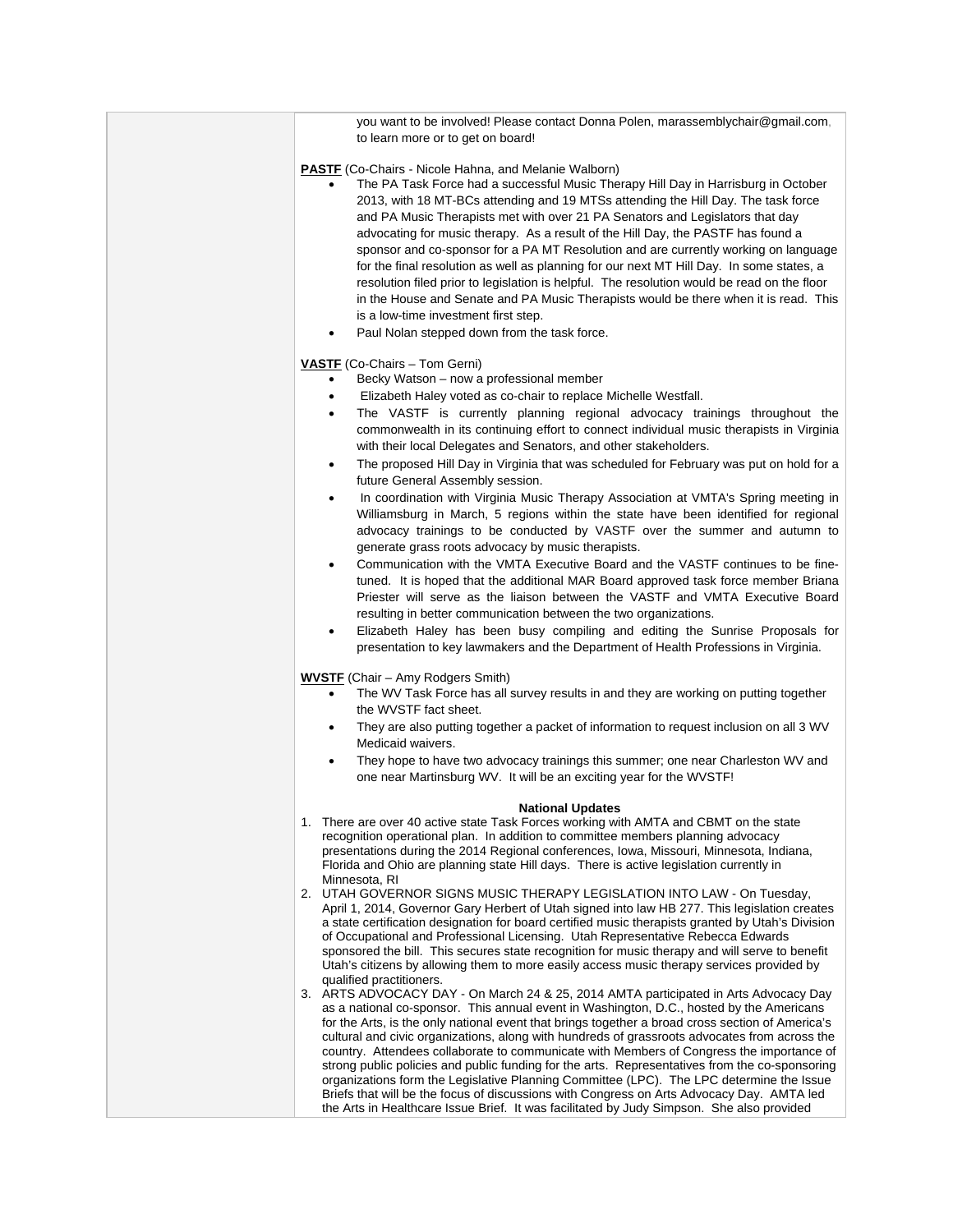|                      | highlights of the Arts, Health, and Well-Being Across the Military Continuum - White Paper<br>and Framing a National Plan for Action white paper released in 2013 and Music Therapy and<br>Military Populations released in 2014. This briefing provided an opportunity to make great<br>connections to increase awareness of the profession with Congress and with related<br>organizations. MAR Member Becky Watson participated in this event.<br>4. National Representation - AMTA has a relationship with a number of national organizations.<br>This representation helps to ensure that music therapy is "at the table" when important health<br>and education policy decisions are implemented.<br>American Psychiatric Association<br>CDC National Center on Birth Defects and Developmental Disabilities (NCBDDD)<br>$\bullet$<br>External Partners Group<br>Centers for Medicare & Medicaid Services (CMS)<br>Commission on Accreditation of Rehabilitation Facilities (CARF)<br>Consortium For Citizens with Disabilities (CCD)<br>Disability and Rehabilitation Research Coalition (DRRC)<br>Health Professions and Nursing Education Coalition<br>Health Professions Network (HPN)<br>Independence Through Enhancement of Medicare and Medicaid Coalition<br>National Alliance of Pupil Services Organizations (NAPSO)<br>National Coalition of Creative Arts Therapies Associations (NCCATA)<br>National Coalition on Personnel Shortages in Special Education & Related Services<br>National Medicare Education Partnership (NMEP)<br><b>Support Music Coalition</b><br>The Joint Commission<br>5. AMTA is a member of The Global Alliance for Arts & Health (formerly Society for the Arts in<br>Healthcare). The Global Alliance for Arts & Health is dedicated to advancing arts as integral<br>to healthcare by demonstrating the valuable roles the arts can play in enhancing the healing<br>process; advocating for the integration of the arts into the environment and delivery of care<br>within healthcare facilities; assisting in the professional development and management of arts<br>programming for healthcare populations; providing resources and education to healthcare<br>and arts professionals; encouraging and supporting research and investigation into the<br>beneficial effects of the arts in healthcare. The Annual Conference is in Houston TX and Andi<br>Farbman will be involved in this event representing AMTA.<br>6. Following many years of advocacy and collaborative work with other rehab therapy<br>organizations, AMTA was recently offered seats on three Joint Commission Professional and<br>Technical Advisory Committees, including Hospital, Behavioral Health and Home Care. As a<br>result, music therapists will actively participate in the review of proposed standards for<br>accreditation of facilities within these programs. Tom Gerni was selected as the AMTA<br>Alternate for the PTAC (Professional and Technical Advisory Committee) Behavioral Health<br>seat of The Joint Commission with Kathy Murphy serving as the primary representative.<br>7. The Veterans Administration recently approved plans to move the music therapy job<br>classification from Title 5 to Hybrid Title 38, which more formally recognizes the MT-BC,<br>levels of education, years of experience, and specialized training. |
|----------------------|-----------------------------------------------------------------------------------------------------------------------------------------------------------------------------------------------------------------------------------------------------------------------------------------------------------------------------------------------------------------------------------------------------------------------------------------------------------------------------------------------------------------------------------------------------------------------------------------------------------------------------------------------------------------------------------------------------------------------------------------------------------------------------------------------------------------------------------------------------------------------------------------------------------------------------------------------------------------------------------------------------------------------------------------------------------------------------------------------------------------------------------------------------------------------------------------------------------------------------------------------------------------------------------------------------------------------------------------------------------------------------------------------------------------------------------------------------------------------------------------------------------------------------------------------------------------------------------------------------------------------------------------------------------------------------------------------------------------------------------------------------------------------------------------------------------------------------------------------------------------------------------------------------------------------------------------------------------------------------------------------------------------------------------------------------------------------------------------------------------------------------------------------------------------------------------------------------------------------------------------------------------------------------------------------------------------------------------------------------------------------------------------------------------------------------------------------------------------------------------------------------------------------------------------------------------------------------------------------------------------------------------------------------------------------------------------------------------------------------------------------------------------------------------------------------------------------------------------------------------------------------------------------------------------------------------------------------------------------------------------------------------------------------------------------------------------------------------------------------------------------------------------------------------------------------------------------------------------------------------------------------------------------------------------------------------------------------------------------------------------------------------------------|
| CONCLUSION:          | None.                                                                                                                                                                                                                                                                                                                                                                                                                                                                                                                                                                                                                                                                                                                                                                                                                                                                                                                                                                                                                                                                                                                                                                                                                                                                                                                                                                                                                                                                                                                                                                                                                                                                                                                                                                                                                                                                                                                                                                                                                                                                                                                                                                                                                                                                                                                                                                                                                                                                                                                                                                                                                                                                                                                                                                                                                                                                                                                                                                                                                                                                                                                                                                                                                                                                                                                                                                                         |
| <b>ACTION ITEMS:</b> | Contact Donna Polen, marassemblychair@gmail.com, to learn more or join the NY State Task<br>Force.                                                                                                                                                                                                                                                                                                                                                                                                                                                                                                                                                                                                                                                                                                                                                                                                                                                                                                                                                                                                                                                                                                                                                                                                                                                                                                                                                                                                                                                                                                                                                                                                                                                                                                                                                                                                                                                                                                                                                                                                                                                                                                                                                                                                                                                                                                                                                                                                                                                                                                                                                                                                                                                                                                                                                                                                                                                                                                                                                                                                                                                                                                                                                                                                                                                                                            |
| PERSON RESPONSIBLE:  | All board certified music therapists in NY                                                                                                                                                                                                                                                                                                                                                                                                                                                                                                                                                                                                                                                                                                                                                                                                                                                                                                                                                                                                                                                                                                                                                                                                                                                                                                                                                                                                                                                                                                                                                                                                                                                                                                                                                                                                                                                                                                                                                                                                                                                                                                                                                                                                                                                                                                                                                                                                                                                                                                                                                                                                                                                                                                                                                                                                                                                                                                                                                                                                                                                                                                                                                                                                                                                                                                                                                    |

## **H. PUBLIC RELATIONS** MEGAN RESIG

| DISCUSSION:         | 1. There is a booth at conference. All are encouraged to stop by and be interviewed about their<br>experience of conference and being a member of MAR-AMTA.<br>Website development committee: working to define and redesign website. Hope to present a<br>2.<br>new website at the 2015 conference. |
|---------------------|------------------------------------------------------------------------------------------------------------------------------------------------------------------------------------------------------------------------------------------------------------------------------------------------------|
| CONCLUSION:         | None.                                                                                                                                                                                                                                                                                                |
| ACTION ITEMS:       |                                                                                                                                                                                                                                                                                                      |
| PERSON RESPONSIBLE: |                                                                                                                                                                                                                                                                                                      |

## **I.** STUDENT AFFAIRS MEAGHAN BAKEY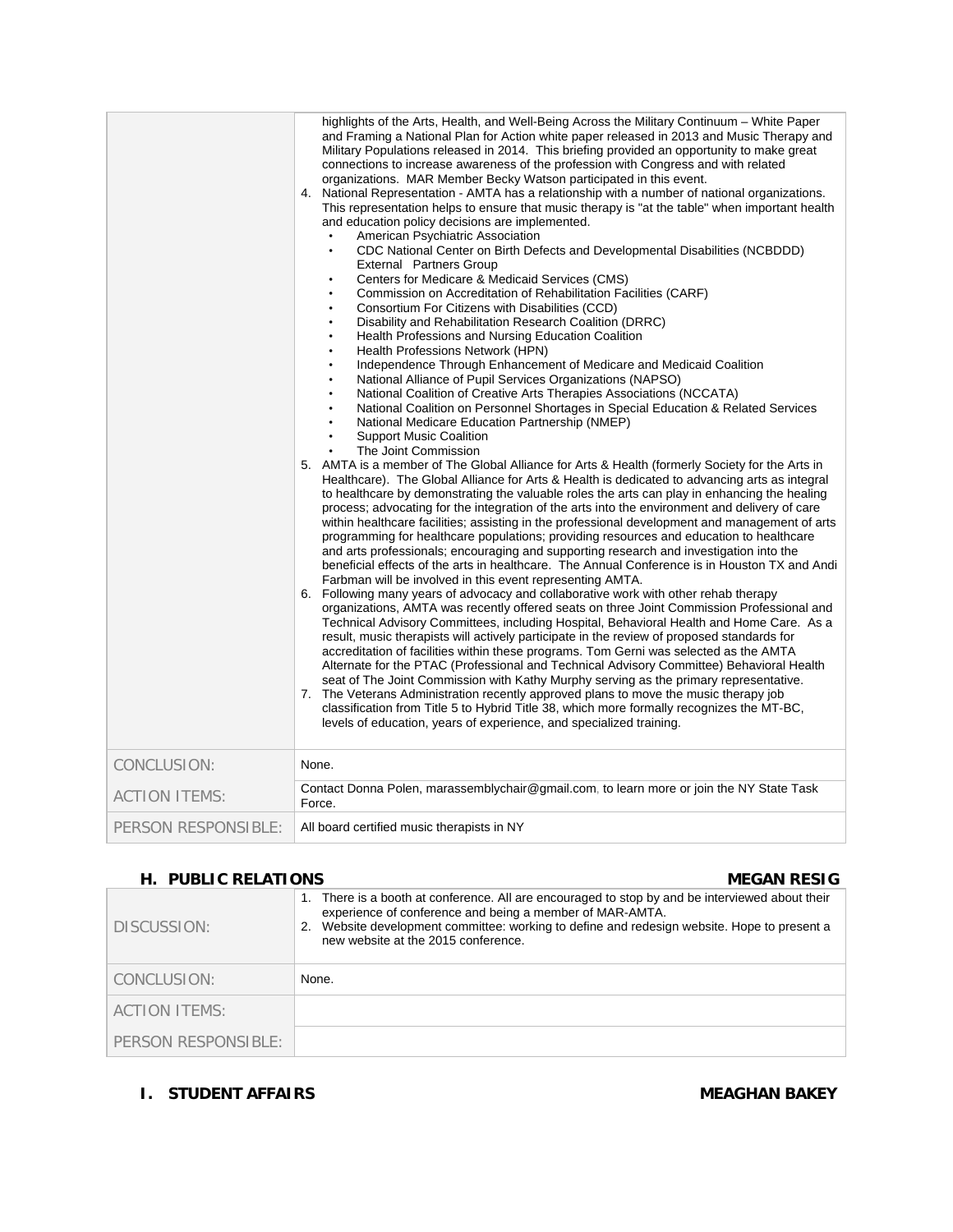| DISCUSSION:          | 1. Fundraising: MARAMTS is selling two new items in addition to the water bottles and mugs<br>from previous years: lanyards and bumper stickers. We are also looking at establishing a<br>website in order to sell these items year-round and to people outside of the MAR.<br>Canning Project: The canning project will benefit the Fender Music Foundation. This<br>2.<br>organization provides money for underfunded music programs-afterschool, music education,<br>and music therapy.<br>Graduate Student Committee: The initial steps to welcome a graduate chapter (committee or<br>3.<br>representative) to the student board have been taken in order to better represent the needs of<br>graduate students in the MAR. The newly elected student board will continue to work on this. |
|----------------------|-------------------------------------------------------------------------------------------------------------------------------------------------------------------------------------------------------------------------------------------------------------------------------------------------------------------------------------------------------------------------------------------------------------------------------------------------------------------------------------------------------------------------------------------------------------------------------------------------------------------------------------------------------------------------------------------------------------------------------------------------------------------------------------------------|
| CONCLUSION:          | None.                                                                                                                                                                                                                                                                                                                                                                                                                                                                                                                                                                                                                                                                                                                                                                                           |
| <b>ACTION ITEMS:</b> |                                                                                                                                                                                                                                                                                                                                                                                                                                                                                                                                                                                                                                                                                                                                                                                                 |
| PERSON RESPONSIBLE:  |                                                                                                                                                                                                                                                                                                                                                                                                                                                                                                                                                                                                                                                                                                                                                                                                 |

## **J. HISTORIAN LILLIAN EYRE**

| J. IIIJIVINIAN      | LILLIAN LINL                                                                                                                                   |
|---------------------|------------------------------------------------------------------------------------------------------------------------------------------------|
| DISCUSSION:         | Please send clippings and article about MT in the region. Send to leyre@immaculata.edu. The<br>historian will work closely with the archivist. |
| CONCLUSION:         | None.                                                                                                                                          |
| ACTION ITEMS:       | Send clippings and article to historian.                                                                                                       |
| PERSON RESPONSIBLE: | All music therapists in the region.                                                                                                            |

## **K. ARCHIVIST JULIE NEAL FOR PHIL MAUSKAPF**

| DISCUSSION:         | Nothing new to report. |
|---------------------|------------------------|
| CONCLUSION:         |                        |
| ACTION ITEMS:       | None.                  |
| PERSON RESPONSIBLE: |                        |

| <b>FINANCES</b>      | <b>BROOKE CARROLL-LEMCHAK</b>                                                                                                                                                                                                                                                                                                                                                                                                                                                                                                                                 |
|----------------------|---------------------------------------------------------------------------------------------------------------------------------------------------------------------------------------------------------------------------------------------------------------------------------------------------------------------------------------------------------------------------------------------------------------------------------------------------------------------------------------------------------------------------------------------------------------|
| DISCUSSION:          | Region is financially sound.<br>1.<br>Operating budget: \$94,149.54<br>Conference Acct: \$31,515.36<br>٠<br>Passages Account: \$1.51<br>٠<br>Student Account: \$5,753.92<br>٠<br>Vanguard account is \$37,136.42<br>٠<br>Budget is in good standing, as we have only spent \$15,000 so far this fiscal year. However, big<br>budget items, such as the website remodel have not been used yet.<br>Moved accounting and book keeping to QuickBooks, online and digital. Easier to keep track<br>2.<br>of, pass along to new treasurer, and it is also greener. |
| CONCLUSION:          | None.                                                                                                                                                                                                                                                                                                                                                                                                                                                                                                                                                         |
| <b>ACTION ITEMS:</b> |                                                                                                                                                                                                                                                                                                                                                                                                                                                                                                                                                               |
| PERSON RESPONSIBLE:  |                                                                                                                                                                                                                                                                                                                                                                                                                                                                                                                                                               |

## **IV. AMTA COMMITTEE REPORTS**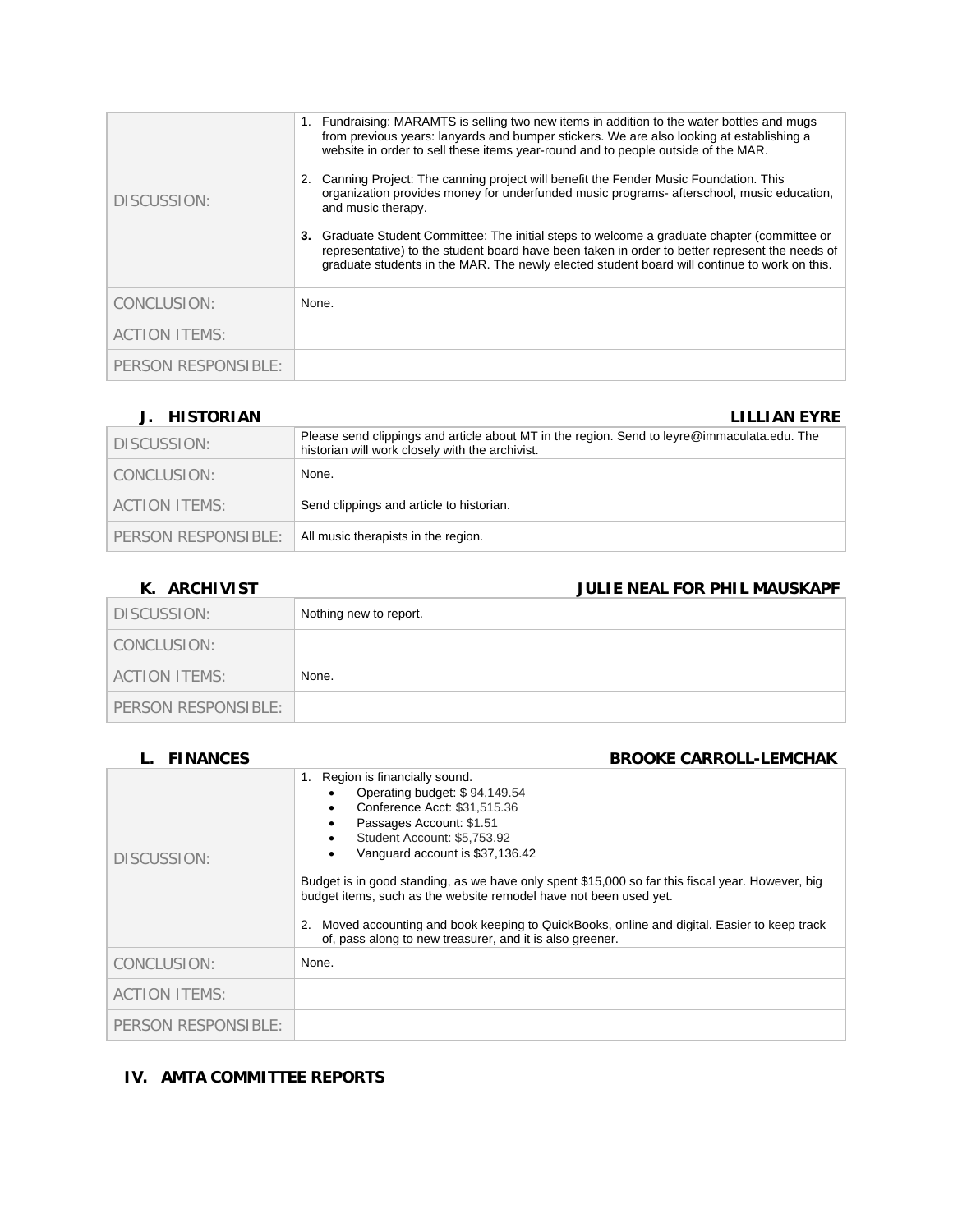## **A. ACADEMIC PROGRAM APPROVAL JULIE NEAL FOR EVELYN SELESKY**

| DISCUSSION:         | Nothing new to report. |
|---------------------|------------------------|
| CONCLUSION:         |                        |
| ACTION ITEMS:       |                        |
| PERSON RESPONSIBLE: |                        |

## **B. AFFILIATE RELATIONS NINA GALERSTEIN**

| <u>D. ALLIERIE IN EERIJOINJ</u> |                                                                                                                                                                                               |
|---------------------------------|-----------------------------------------------------------------------------------------------------------------------------------------------------------------------------------------------|
| DISCUSSION:                     | Nothing new to report.<br>N. Galerstein is resigning from position. Contact Nina if you are interested. The chair of affiliate<br>relations cultivates relationships with other organiations. |
| CONCLUSION:                     | None.                                                                                                                                                                                         |
| ACTION ITEMS:                   | Contact Nina if you are interested in being chair of affiliate relations.                                                                                                                     |
| PERSON RESPONSIBLE:             | All MAR-AMTA members                                                                                                                                                                          |

## **M. AMTA BOARD OF DIRECTORS BRIAN ABRAMS**

| DISCUSSION:         | Nothing new to report. |
|---------------------|------------------------|
| CONCLUSION:         |                        |
| ACTION ITEMS:       |                        |
| PERSON RESPONSIBLE: |                        |

## **N. ASSOCIATION INTERNSHIP APPROVAL MATTHEW PHILLIPS**  DISCUSSION: 1. There have been several recent legal decisions and regulations that may have an effect on National Roster Internship Programs. These include state authorization agreements and unpaid internships. AMTA is aware of both of these topics and is examining how they may affect National Roster Internship Programs. Any additional questions or comments may be directed to Mary Jane Landaker, AIAC chair. Her contact information is available on the AMTA website. 2. Remember to send in all internship paperwork – the Annual Report, acceptance letters, and site evaluations to the AIAC representative (me). 3. The Competency Task Force presented their work to the Assembly of Delegates at the 2013 AMTA Conference. Pay attention to changes in the AMTA Professional Competencies. This will affect competency-based clinical training. 4. The CMTE for Intern Development and Supervision was presented by me at this conference and was attended by 8 people. A new format was introduced last year in Scranton and had 36 enrolled participants. Since it was so well attended due to the new format last year, the lower attendance this year was not a surprise. At this conference, I will also participate in the open forums for education and training. 5. Many thanks to Theresa McManus for her many years of service in this role. She made an important and valuable contribution to our region and has been very supportive of me during my transition into the role. J. Neal also acknowledged and thanked Terri, as she served on committee for 13 years. CONCLUSION: None.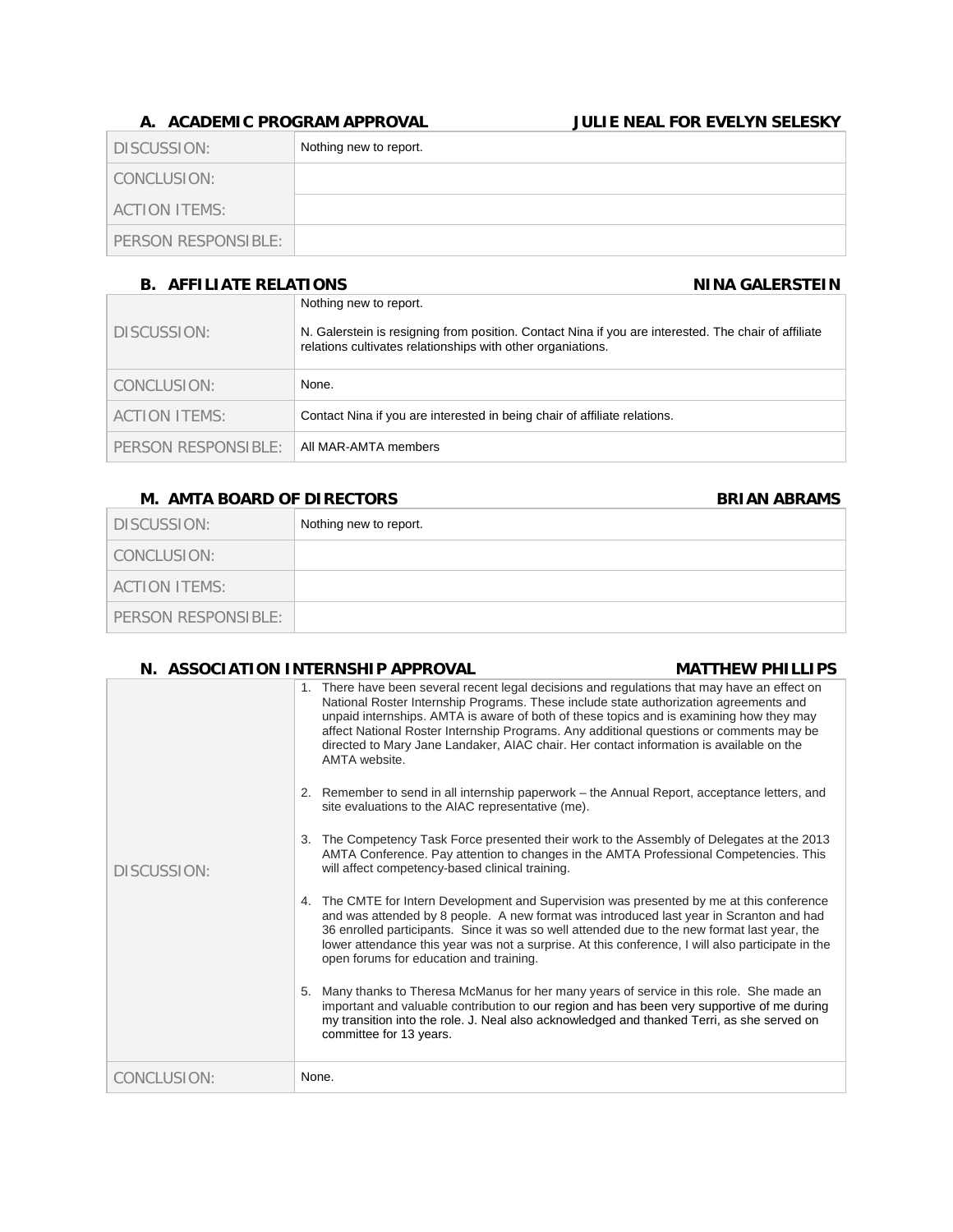| <b>ACTION ITEMS:</b> | None. |
|----------------------|-------|
| PERSON RESPONSIBLE:  |       |

# **O. CONTINUING EDUCATION CLAIR AREZINA FOR LAURIE KEOUGH**

| DISCUSSION:          | There are now co-coordinators for regional continuing education, Clare Arezina and Laurie<br>Keough.<br><b>CBMT</b> visit:<br>Major Shift in Course offerings with regard to number of presenters (more sessions with<br>$1_{\cdot}$<br>multiple presenters) and an increase of online courses<br>CBMT Forming a sub-committee to work with non-traditional APs (approved providers)<br>2.<br><b>AMTA related CEC news:</b><br>3. 8 advocacy workshops were sponsored throughout US this year (Government Task<br>Force)<br>4. AMTA is offering online CMTEs courses<br>5. Both Lisa and Vicki stepped down as CEC Co-chairs on December 31, 2013. Co-Chairs<br>replacements were to be replaced by January through AMTA Presidential appointment, but<br>we have not yet heard who the replacements will be.<br><b>MAR</b> news:<br>For regional conference in Buffalo, we had a total of 24 submissions for CMTEs. We chose<br>14 CMTEs for this year's conference (11 5-hour, 3 3-hour), and 11 had sufficient enrollment<br>to run (9 5-hour and 2 3-hour). We are able to offer 2 CMTE courses that meet the CMTE<br>Ethics requirement, including a free 5-hour CMTE for AMTA members, given by the NY<br>State Task Force related to ethics with the LCAT. We also are offering the AMTA 5-hour<br>required course for internship supervisors for free to our members.<br>For the first time this year, we are offering online course evaluations through Google Forms<br>and digital CMTE certificates through the conference registration website. Process |
|----------------------|---------------------------------------------------------------------------------------------------------------------------------------------------------------------------------------------------------------------------------------------------------------------------------------------------------------------------------------------------------------------------------------------------------------------------------------------------------------------------------------------------------------------------------------------------------------------------------------------------------------------------------------------------------------------------------------------------------------------------------------------------------------------------------------------------------------------------------------------------------------------------------------------------------------------------------------------------------------------------------------------------------------------------------------------------------------------------------------------------------------------------------------------------------------------------------------------------------------------------------------------------------------------------------------------------------------------------------------------------------------------------------------------------------------------------------------------------------------------------------------------------------------------------------------------------------------------|
|                      | improvements related to presenter contracts and remuneration are being discussed as well.                                                                                                                                                                                                                                                                                                                                                                                                                                                                                                                                                                                                                                                                                                                                                                                                                                                                                                                                                                                                                                                                                                                                                                                                                                                                                                                                                                                                                                                                           |
| CONCLUSION:          | None.                                                                                                                                                                                                                                                                                                                                                                                                                                                                                                                                                                                                                                                                                                                                                                                                                                                                                                                                                                                                                                                                                                                                                                                                                                                                                                                                                                                                                                                                                                                                                               |
| <b>ACTION ITEMS:</b> | None.                                                                                                                                                                                                                                                                                                                                                                                                                                                                                                                                                                                                                                                                                                                                                                                                                                                                                                                                                                                                                                                                                                                                                                                                                                                                                                                                                                                                                                                                                                                                                               |
| PERSON RESPONSIBLE:  |                                                                                                                                                                                                                                                                                                                                                                                                                                                                                                                                                                                                                                                                                                                                                                                                                                                                                                                                                                                                                                                                                                                                                                                                                                                                                                                                                                                                                                                                                                                                                                     |

## **WORKFORCE DEVELOPMENT & RETENTION MEGAN RESIG**

| DISCUSSION:         | The committee met at the National Conference. The tasks we were looking at did not reflect key<br>needs of membership. We have had meetings to develop new tasks. These need to be reviewed<br>by the board. Once reviewed, they will be provided to AMTA. |
|---------------------|------------------------------------------------------------------------------------------------------------------------------------------------------------------------------------------------------------------------------------------------------------|
| CONCLUSION:         | None.                                                                                                                                                                                                                                                      |
| LACTION ITEMS:      | Present new tasks to AMTA.                                                                                                                                                                                                                                 |
| PERSON RESPONSIBLE: | Workforce development and retention committee.                                                                                                                                                                                                             |

## **P. GOVERNMENT RELATIONS COVERNMENT RELATIONS**

| DISCUSSION:         | Covered earlier. See AMTA Newsletter for more details. |
|---------------------|--------------------------------------------------------|
| CONCLUSION:         |                                                        |
| ACTION ITEMS:       |                                                        |
| PERSON RESPONSIBLE: |                                                        |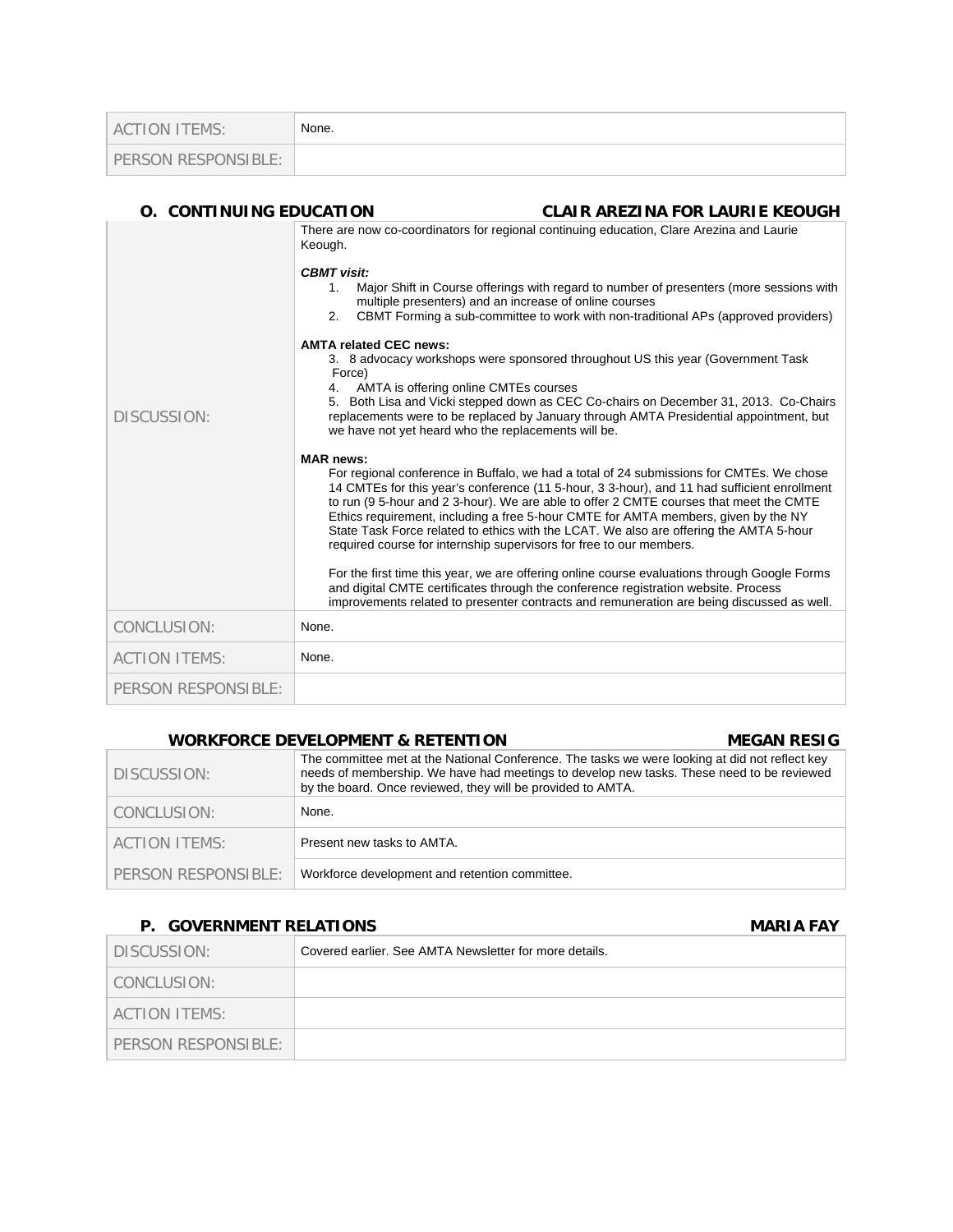## **Q. INTERNATIONAL RELATIONS FLOSSIE IERARDI**

|                      | 1. Aware of and working with other committees on idea of international internships. If you have<br>students interested look to the world federation website.<br>2. Global Perspectives 2013 (at AMTA conference) included 13 flash presentations about a<br>variety of international music therapy activities.<br>3. The New England Region reports that student involvement in international music therapy<br>service projects is continuing and increasing.<br>4. Our committee has received inquiries about international internships. They are currently<br>redirected to the WFMT web site, but we will make efforts to meet with APAC and Internship<br>Approval committees to discuss options, e.g. those who have received the MT-BC credential<br>and have returned to their home countries.<br>5. The committee has included a call for presentations at the Global Perspectives Session on<br>the AMTA web site.<br>6. The following conferences are being held this year: |
|----------------------|---------------------------------------------------------------------------------------------------------------------------------------------------------------------------------------------------------------------------------------------------------------------------------------------------------------------------------------------------------------------------------------------------------------------------------------------------------------------------------------------------------------------------------------------------------------------------------------------------------------------------------------------------------------------------------------------------------------------------------------------------------------------------------------------------------------------------------------------------------------------------------------------------------------------------------------------------------------------------------------|
| DISCUSSION:          | 40th Conference of the Canadian Association for Music Therapy<br>June 23-24, 2014<br>Toronto, Canada<br>info.musictherapy2014@bell.net<br>3rd International Conference of the International Association for Music & Medicine: Music<br><b>Medicine Through the Lifespan</b><br>June 24-27, 2014<br>Toronto, Canada<br>http://www.iammcanada.com                                                                                                                                                                                                                                                                                                                                                                                                                                                                                                                                                                                                                                       |
|                      | 14th World Congress of Music Therapy<br>July 6-12, 2014<br>Vienna/Krems, Austria<br>www.musictherapy2014.org<br>40th National Conference of the Australian Music Therapy Association<br>August 28-30, 2014                                                                                                                                                                                                                                                                                                                                                                                                                                                                                                                                                                                                                                                                                                                                                                            |
|                      | Brisbane, Australia<br>www.austmta.org.au <http: www.austmta.org.au=""></http:>                                                                                                                                                                                                                                                                                                                                                                                                                                                                                                                                                                                                                                                                                                                                                                                                                                                                                                       |
| CONCLUSION:          | None.                                                                                                                                                                                                                                                                                                                                                                                                                                                                                                                                                                                                                                                                                                                                                                                                                                                                                                                                                                                 |
| <b>ACTION ITEMS:</b> | If interested in international internships see the world federation website.                                                                                                                                                                                                                                                                                                                                                                                                                                                                                                                                                                                                                                                                                                                                                                                                                                                                                                          |
| PERSON RESPONSIBLE:  | Music therapy students                                                                                                                                                                                                                                                                                                                                                                                                                                                                                                                                                                                                                                                                                                                                                                                                                                                                                                                                                                |

# **R. JUDICIAL REVIEW JULIE NEAL FOR EVELYN SELESKY**

| DISCUSSION:          | Nothing new to report. |
|----------------------|------------------------|
| CONCLUSION:          |                        |
| <b>ACTION ITEMS:</b> |                        |
| PERSON RESPONSIBLE:  |                        |

## **S. MEMBERSHIP ANITA GADBERRY**

| DISCUSSION:         | Nothing new to report. |
|---------------------|------------------------|
| CONCLUSION:         |                        |
| ACTION ITEMS:       |                        |
| PERSON RESPONSIBLE: |                        |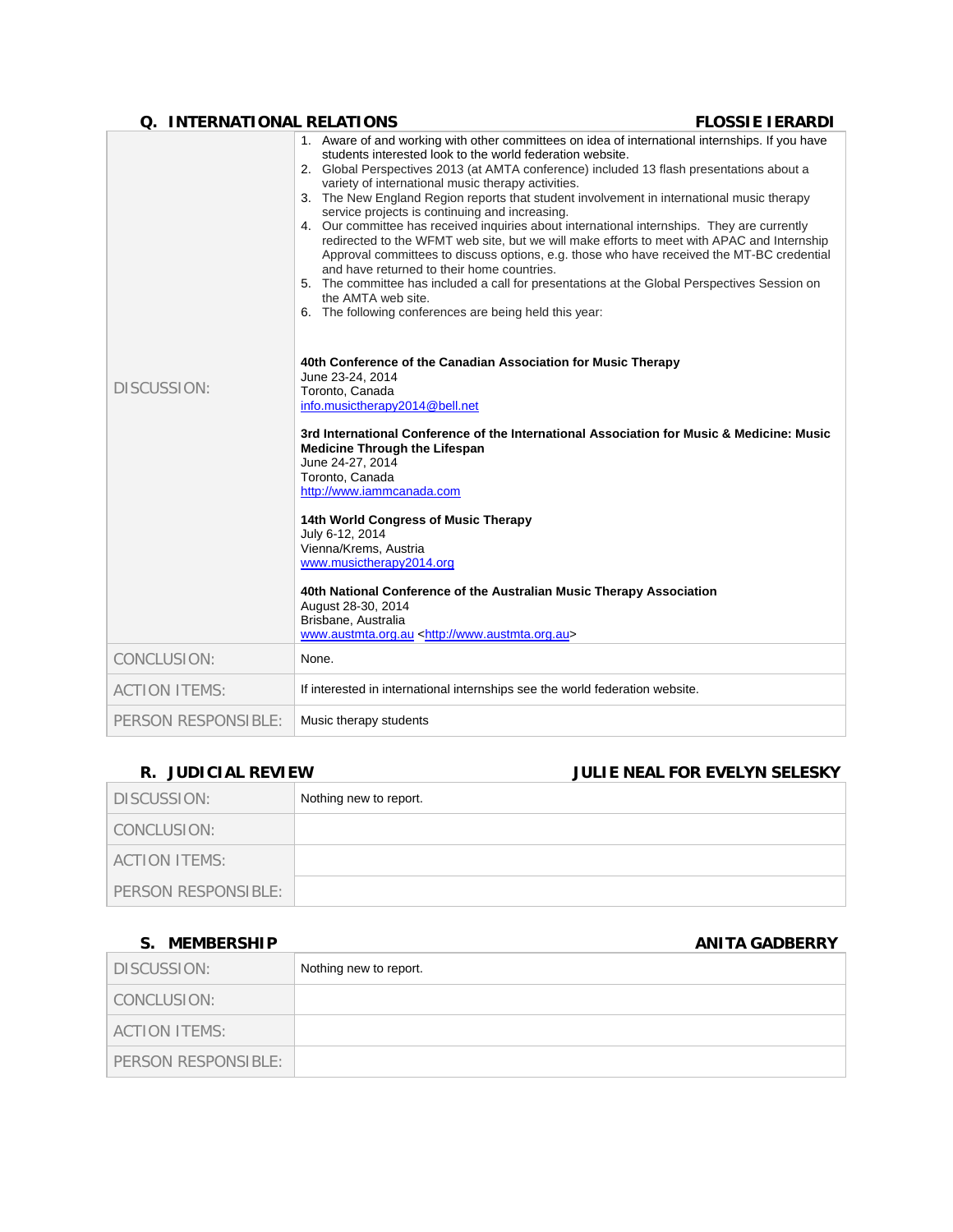## **T. PROFESSIONAL ADVOCACY JENNY SWANSON**

| DISCUSSION:         | Nothing new to report. |
|---------------------|------------------------|
| CONCLUSION:         |                        |
| ACTION ITEMS:       |                        |
| PERSON RESPONSIBLE: |                        |

## **U. REIMBURSEMENT JULIE NEAL FOR SUSAN KNECHTEL**

| DISCUSSION:          | Nothing new to report. |
|----------------------|------------------------|
| CONCLUSION:          |                        |
| <b>ACTION ITEMS:</b> |                        |
| PERSON RESPONSIBLE:  |                        |

## **V. RESEARCH TONY MEADOWS** DISCUSSION: Committee has been busy planning research track for conference. Two main foci: MAR research award and research track conference. Acknowledged hard work of presenter of the research poster session. CONCLUSION: ACTION ITEMS: PERSON RESPONSIBLE:

## **W. SPECIAL TARGET POPULATIONS CLAIRE GHETTI**

| W. JELVIAL IANJLI EVEDLATIVNJ |                                                                                                                                                                                                                                                        | <u>ULAINE UILLII</u> |
|-------------------------------|--------------------------------------------------------------------------------------------------------------------------------------------------------------------------------------------------------------------------------------------------------|----------------------|
| DISCUSSION:                   | Met at national conference and scheduled networking luncheon there. MAR has excellent<br>reputation as they have networking luncheons each year. Encouraged face to face meeting as<br>well as communication throughout the year through social media. |                      |
| CONCLUSION:                   |                                                                                                                                                                                                                                                        |                      |
| ACTION ITEMS:                 |                                                                                                                                                                                                                                                        |                      |
| PERSON RESPONSIBLE:           |                                                                                                                                                                                                                                                        |                      |

## **X. STANDARDS OF CLINICAL PRACTICE CONSUMING THE ROBERT MILLER**

| DISCUSSION:         | Nothing new to report. |
|---------------------|------------------------|
| CONCLUSION:         |                        |
| ACTION ITEMS:       |                        |
| PERSON RESPONSIBLE: |                        |

## **Y. STUDENT AFFAIRS NICOLE HAHNA FOR CONIO LORETTO**

| DISCUSSION:      | Gaston Award will include mixed methods and qualitative research. Students are working hard to<br>remove gender references in the bylaws. |
|------------------|-------------------------------------------------------------------------------------------------------------------------------------------|
| CONCLUSION:      |                                                                                                                                           |
| LACTION ITEMS: I |                                                                                                                                           |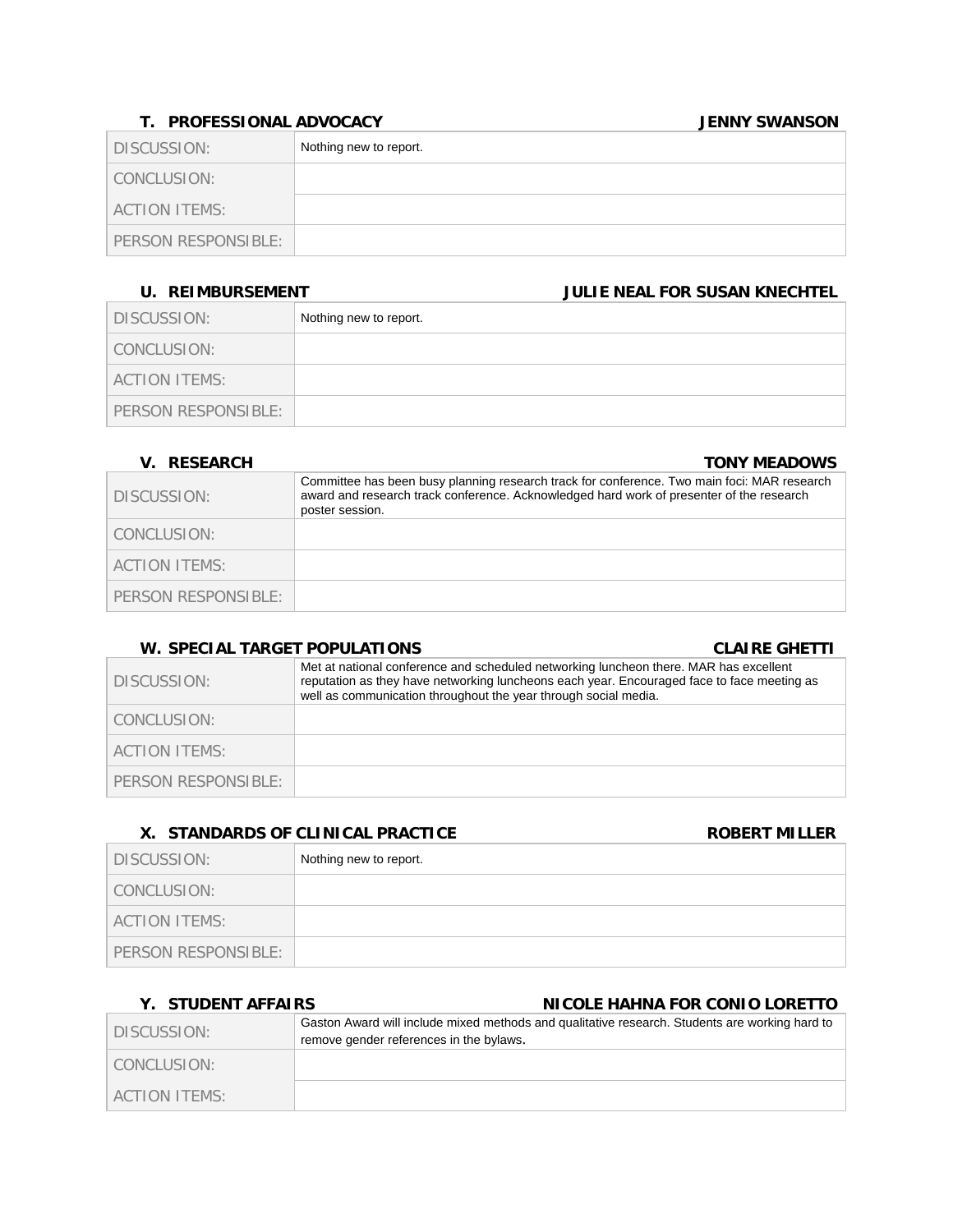|--|

| <b>Z. TECHNOLOGY</b> | <b>NOA ELIMELECH</b>                                                                                                                                                                                                                                                                                                                  |
|----------------------|---------------------------------------------------------------------------------------------------------------------------------------------------------------------------------------------------------------------------------------------------------------------------------------------------------------------------------------|
| DISCUSSION:          | Nationally the committee is expanding upon regional and national technology specialist lists. This<br>will include names of individuals who are familiar with particular technology. We are recruiting<br>vendors for regional and national technology as well as collaborating with the PR committee to<br>redesign the MAR website. |
| CONCLUSION:          |                                                                                                                                                                                                                                                                                                                                       |
| <b>ACTION ITEMS:</b> |                                                                                                                                                                                                                                                                                                                                       |
| PERSON RESPONSIBLE:  |                                                                                                                                                                                                                                                                                                                                       |

| <b>V. NEW BUSINESS</b> |                                                                                                                                                                                                                                                                                                                                                                                                                                                                                                                                                                                                                                                                                                                                                                                                                                                                                                                                                                                                                                                                                                                                                                                                                                                                                                                                                                                                                                                                                                                                                                                                                                                                                                                                                                                                                                                                                                                                                                                                                                                                                                                                                                                                                                                                                                                                                                                                                                                                                                                                                                                                                                                                                                         |
|------------------------|---------------------------------------------------------------------------------------------------------------------------------------------------------------------------------------------------------------------------------------------------------------------------------------------------------------------------------------------------------------------------------------------------------------------------------------------------------------------------------------------------------------------------------------------------------------------------------------------------------------------------------------------------------------------------------------------------------------------------------------------------------------------------------------------------------------------------------------------------------------------------------------------------------------------------------------------------------------------------------------------------------------------------------------------------------------------------------------------------------------------------------------------------------------------------------------------------------------------------------------------------------------------------------------------------------------------------------------------------------------------------------------------------------------------------------------------------------------------------------------------------------------------------------------------------------------------------------------------------------------------------------------------------------------------------------------------------------------------------------------------------------------------------------------------------------------------------------------------------------------------------------------------------------------------------------------------------------------------------------------------------------------------------------------------------------------------------------------------------------------------------------------------------------------------------------------------------------------------------------------------------------------------------------------------------------------------------------------------------------------------------------------------------------------------------------------------------------------------------------------------------------------------------------------------------------------------------------------------------------------------------------------------------------------------------------------------------------|
| DISCUSSION:            | <b>AMTA Diversity Task Force survey</b><br>Kristen O'Grady for Ronna Kaplan<br>А.<br>i. AMTA Diversity Task Force has developed a survey to gain a status report on the<br>diversity of its members. This group, chaired by Ronna Kaplan, was begun in order to<br>(a) develop a status report on the diversity of our membership, (b) study successful<br>models from other organizations to increase diversity, and (c) determine suggested<br>ways to increase diversity in the membership and leadership of the organization. Your<br>responses to this survey will help us with portions (a) and (c) of the charges to us from<br>the AMTA Board of Directors. Please fill out the survey and forward the link to music<br>therapists who do not receive the AMTA eNews.<br>https://www.surveymonkey.com/s/6RP327M<br><b>B.</b> MAR Constitution and Bylaws<br><b>Gabby Ritter-Cantesanu</b><br>i. Includes all bylaws as a block except bylaw concerning membership<br>1. Hearing no discussion, J. Neal motioned to approve bylaws as a block with<br>exception of one item. Motion passed.<br>2. Motion to approve changes of bylaws as presented. Motion passed.<br>ii. Article 1, section 3 is proposed to be changed in order to match AMTA's bylaws.<br>iii. J. Neal motioned to entertain this motion. So moved.<br>Discussion ensued regarding positive and negative aspects. Trish Winter does not<br>1.<br>support. Elaine Abbott does not support. Brian Abrams does not support change,<br>as alignment with AMTA is not a sufficient reason for making change. Joke Bradt<br>does not support change as this makes possibility of holding office based on<br>monetary reasons rather than knowledge and skill. Gene Ann Behrens does not<br>support language, and wished to distinguish terms regarding graduate student<br>status. Beth agrees and does not support changes. By changing this bylaw it would<br>lessen the volunteer pool. Brigette Sutton questioned Anita Gadberry if student<br>members can apply for membership scholarship. Suggests credential may be a<br>better way to distinguish between appropriate executive board members. Poleen<br>Jarvis does not support change, as many NY music therapists continue to need to<br>further education for the LCAT. Bob Miller questions if adding credentials would<br>limit volunteers. Elaine Abbott supports Brigette Suttons suggests regarding<br>credentials. Donna Polen addressed Poleen's concern, not all NY MT will require<br>Masters. Claire Arezina addressed two issues regarding voting members and those<br>holding office. These are intertwined within this bylaw. She questioned if voting is |
|                        | the concern with the use of this language?<br>a. Hearing no more discussion J. Neal called for a vote. Motion failed. E.<br>Abbott motioned to send bylaw back to committee. B. Hunter noted this<br>motion is not in order. If someone has suggestions on how to reword the<br>original bylaw send them to Gabby Ritter- Cantesanu<br>maramtapreselect@gmail.com                                                                                                                                                                                                                                                                                                                                                                                                                                                                                                                                                                                                                                                                                                                                                                                                                                                                                                                                                                                                                                                                                                                                                                                                                                                                                                                                                                                                                                                                                                                                                                                                                                                                                                                                                                                                                                                                                                                                                                                                                                                                                                                                                                                                                                                                                                                                       |
|                        | $\mathbf{C}$<br><b>Media From Conference</b><br>Megan Resig<br>M. Resig is looking to solicit media items taken at conference. Send media to Megan Resig<br>at maramtapublicrelations@gmail.com. 2015 conference will have a flash mob at opening<br>ceremonies. This will predominantly involve students, but would like to have members as<br>well. This is in response to cultivating a culture of membership.                                                                                                                                                                                                                                                                                                                                                                                                                                                                                                                                                                                                                                                                                                                                                                                                                                                                                                                                                                                                                                                                                                                                                                                                                                                                                                                                                                                                                                                                                                                                                                                                                                                                                                                                                                                                                                                                                                                                                                                                                                                                                                                                                                                                                                                                                       |
| CONCLUSION:            | J. Neal motioned to approve bylaws as presented as a block except Article 1, section 3 (see<br>Section B. President Elect). Motion passed.<br>J. Neal called for a vote for proposed changes to Article 1, section 3. Motion failed. Motion does                                                                                                                                                                                                                                                                                                                                                                                                                                                                                                                                                                                                                                                                                                                                                                                                                                                                                                                                                                                                                                                                                                                                                                                                                                                                                                                                                                                                                                                                                                                                                                                                                                                                                                                                                                                                                                                                                                                                                                                                                                                                                                                                                                                                                                                                                                                                                                                                                                                        |